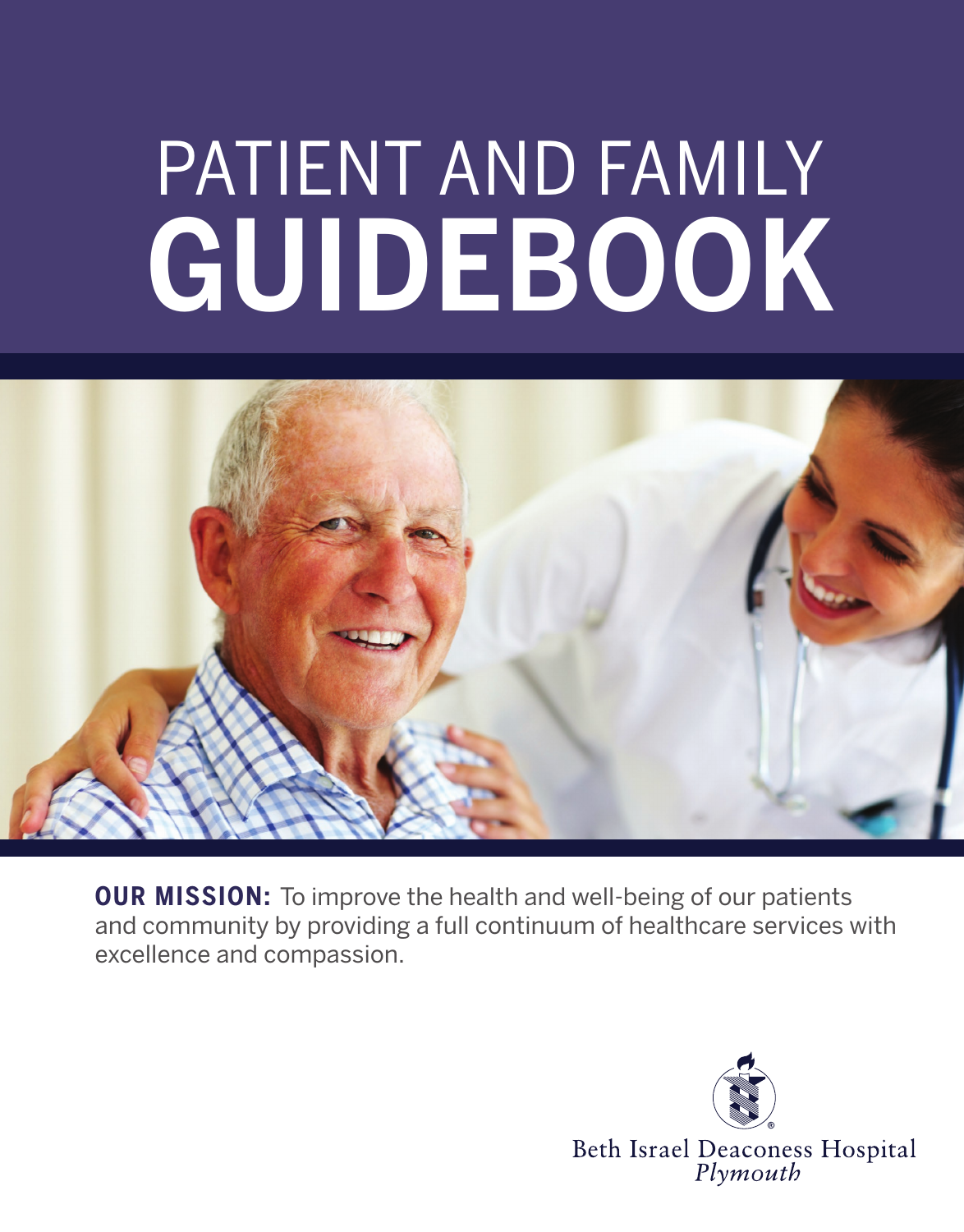# Welcome

# A Message from the President



#### DEAR PATIENTS AND FRIENDS:

Welcome to Beth Israel Deaconess Hospital-Plymouth. Our goal is to provide the highest quality healthcare services available anywhere and make your stay as pleasant as possible.

Our physicians and staff are deeply committed to providing you with the right care, in the right place, and at the right time. We are here to heal, to care, to comfort and serve you.

Our cultural foundation of how we interact and work is based on the following Beth Israel Deaconess Hospital-Plymouth Core Values: Integrity, Respect, Trust, Teamwork, and Excellence.

During your stay if there is anything we can do to improve our service or better meet your needs, simply ask.

Your healthcare needs are the only reason we are here, and we work tirelessly on your behalf. I hope it shows, and thank you for allowing us to care for you and yours

Prai Caghin

Kevin Coughlin *President and CEO Beth Israel Deaconess Hospital-Plymouth*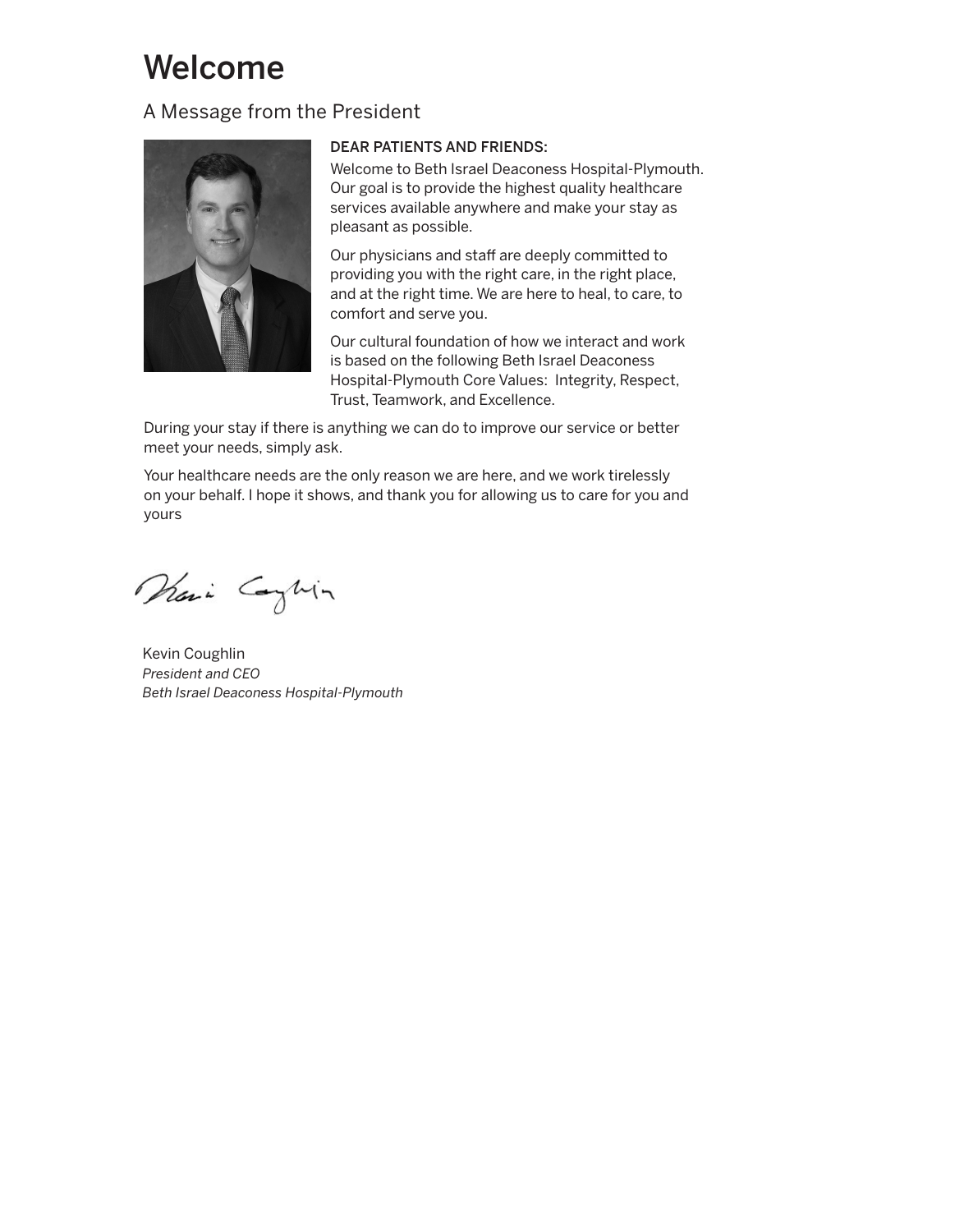# Table of Contents

- 2 THE HOSPITAL TEAM
- 4 GENERAL INFORMATION
- services 7
- 8 DURING YOUR STAY
- 10 PATIENT SAFETY AND EDUCATION
- 12 DISCHARGE PLANNING
- 14 YOUR RIGHT TO BE HEARD
- $16$  Patient rights & family responsibilities
- 19 FINANCIAL SERVICES AND INFORMATION
- 20 IMPORTANT NUMBERS
- 20 DIRECTIONS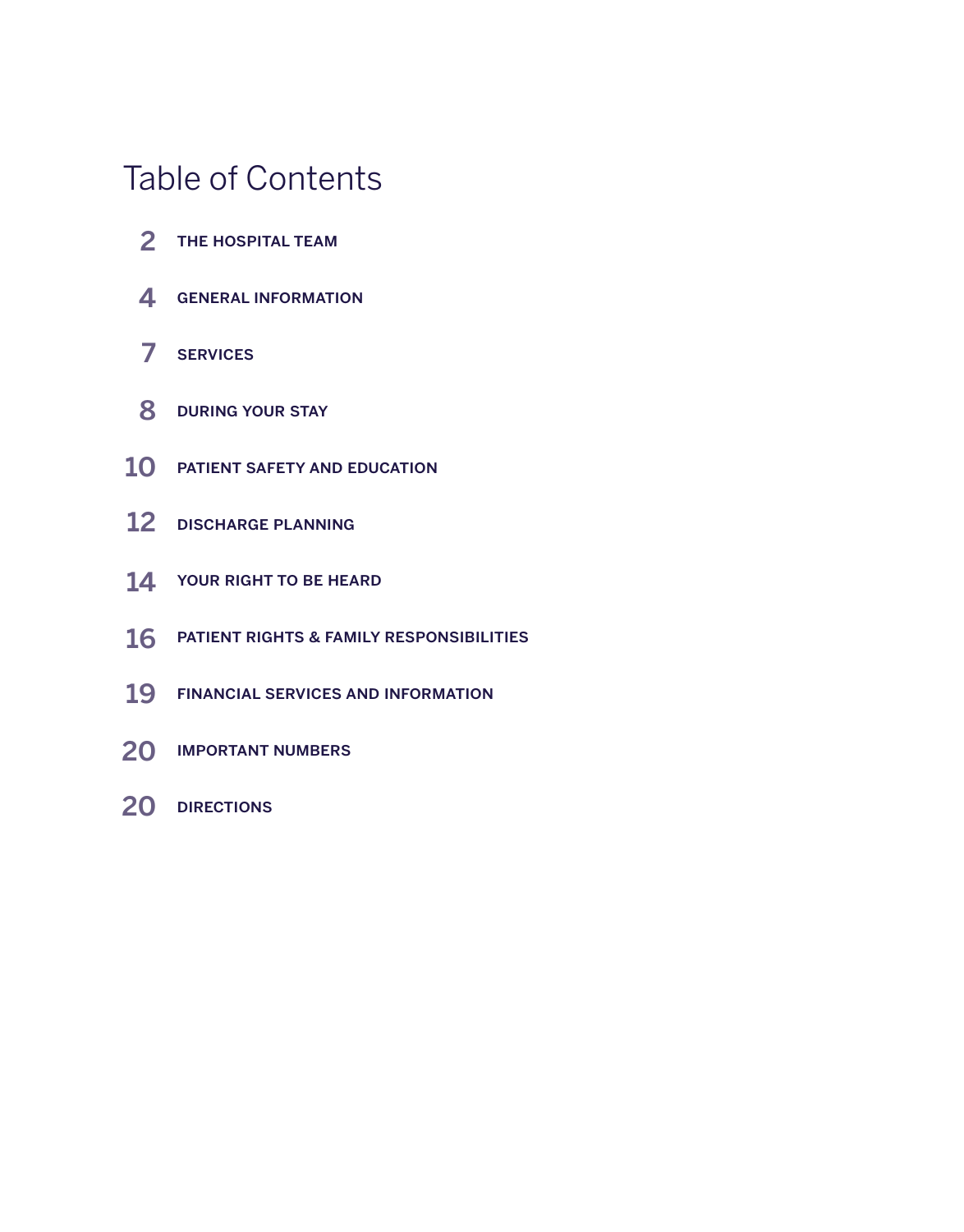# The Hospital Team

# **Physicians**

You may find that you are admitted by a hospitalist physician or provider (see explanation below), but that your personal primary care physician will take care of you for the remainder of your stay. Or you may find that your primary care physician, does not see patients in the hospital setting; therefore, you will be taken care of each day by a physician or provider from our hospitalist team. It is not uncommon for primary care physicians who practice here to transfer the care of their hospitalized patients to a "hospitalist."

We have emergency medicine physicians and hospital intensivists who are expertly trained in their field of medicine who may also be involved in your care. And we have access to many expert consultants and specialists who are available to assist your attending physician in taking care of you. All these physicians and providers are very important to the patient care team.

Your attending physician, whether it is your primary care physician, a Hospitalist physician/provider, or Intensivist, will prescribe treatment; order medications, examinations, tests, and diets; and give you instructions for your medical care. All our physicians work together and communicate both verbally and through the use of our computerized medical record system. If you do not know who the physician is who is taking care of you, please ask.

# Hospitalists (Hospital–Based Physicians)

Many of the patients at Beth Israel Deaconess Hospital-Plymouth are cared for by hospitalists, who are highly qualified and experienced physicians and providers who specialize in caring only for hospitalized patients. They do not see patients in an offce setting; rather, they are in the hospital throughout the day and can quickly follow up on your progress and test results, and communicate with you and your family on a routine basis.

Hospitalists work very closely with your primary care physician in many ways. At the time of admission, the hospitalist and emergency room physician will inform your primary care provider of your admission and get additional information about your history and medications.

At the time of discharge, the hospitalist will again contact your primary care physician and will provide an update on your hospital treatment and make recommendations for follow-up care. A written discharge summary of your hospital stay will be forwarded to your primary care provider. Contact information for reaching your hospitalist will be provided while you are in the hospital and at discharge.

# Nursing Staff

Experienced registered nurses (RNs) and licensed practical nurses (LPNs) manage your day-to-day care. They are responsible for assessing and reassessing your needs and implementing the plan of care. They carry out specific therapeutic procedures and coordinate the many specially trained therapists, technicians, dietitians, and service personnel who may treat or assist you. Nurses are assisted by certified nursing aides (CNAs), unit coordinators, and, at times, nursing students.

# Case Management/Discharge Planning

Case managers are registered nurses or licensed social workers who may help you plan for discharge from the hospital. They help with arrangements, whether you need to be transferred to an inpatient rehabilitation facility, home care, or hospice service. Your case manager will advise you of the choices and options, and will help in setting up these services with the agency of your choice.

# Social Workers

We treat the whole person, not just a patient's physical ailments but also his or her emotional needs as well. Social workers are available to counsel patients and their families. We encourage you to talk to them about any fears or concerns you may be experiencing because of your illness or hospitalization, or any other life concerns you may have. To contact a social worker, dial ext. 2357.

# Palliative Care and Hospice

Palliative care is a comprehensive approach to treating serious or advancing illness that focuses on the physical, psychosocial and spiritual needs of the patient and family. The goal of palliative care is to enhance patient comfort and to help achieve the highest possible quality of life. Palliative care can be provided to patients of any age, with any disease and can be provided along with other medical care. Hospice is specialized palliative care for patients who may be in the last months of life and for whom curative care is no longer an option.

To see a palliative care clinician while you are in the hospital, please request that your attending physician arrange a palliativecare consultation. For more information on palliative care or hospice, please call Cranberry Hospice & Palliative Care at extension 5273 or (508) 746-0215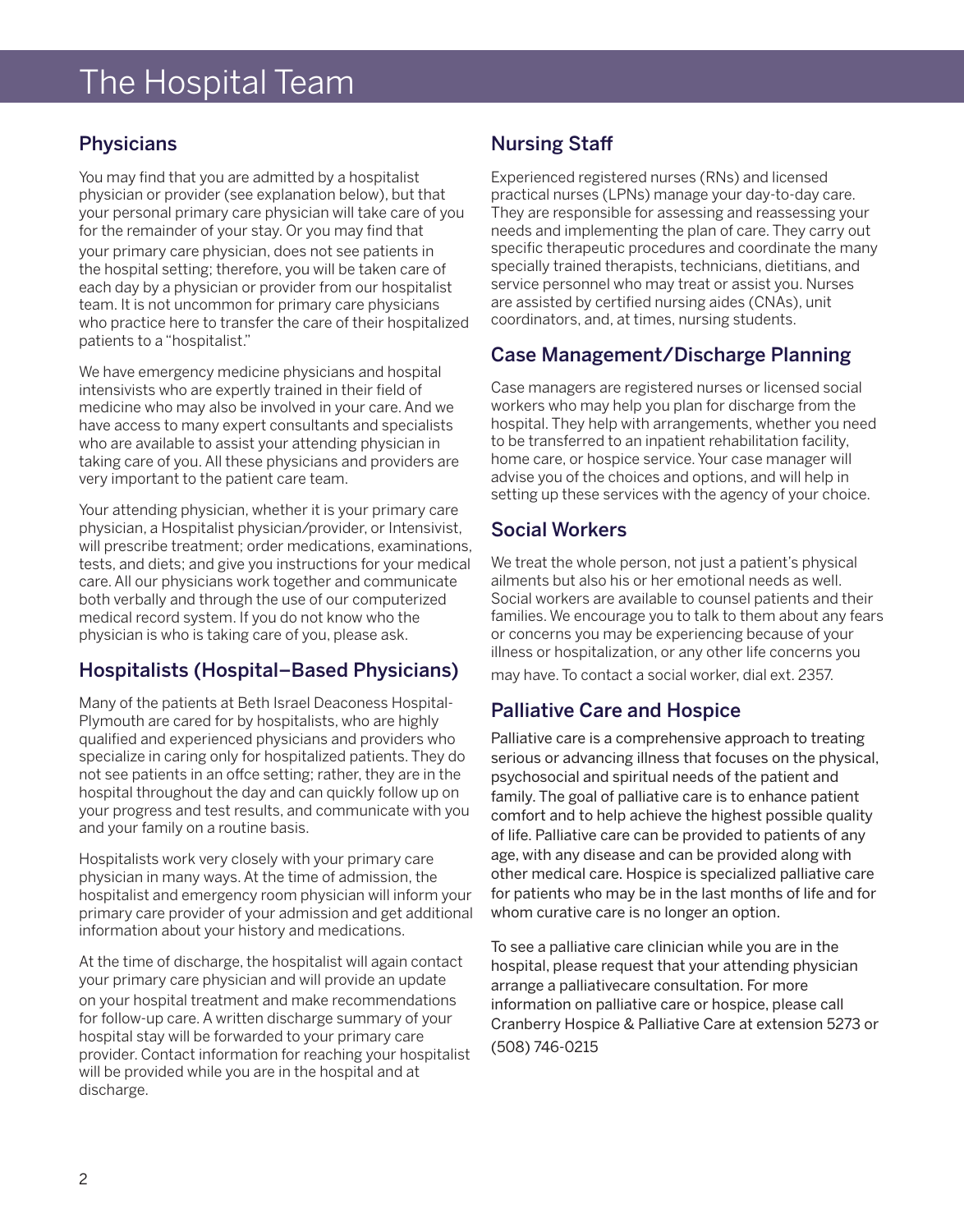# Allied Health Professionals

Nutrition, rehabilitation services, pharmacy, spiritual care, physical/occupational/speech therapies, respiratory services, radiology, and other health professionals provide assistance with certain important aspects of your care.

# Accountable Care Organization (ACO)

Beth Israel Deaconess Hospital-Plymouth and many of the primary care and specialty physician's who practice here, participate in the Beth Israel Deaconess Care Organization ("BIDCO") Pioneer ACO.

An ACO is a group of doctors, hospitals and other health care providers, who are incentivized to come together voluntarily to provide coordinated, high quality care to their Medicare patients at the lowest cost and with the least amount of administrative burden. This coordinated care helps patients, especially chronically ill patients, receive the right care, at the right time, and in the most effective setting for the patient. This is referred to as treating the patient throughout the entire care continuum. Medicare patients should not feel their care is fragmented, or that their clinical information is lost because of the many different physicians they must see, or that they are having unnecessary or duplicate testing.

Medicare patients do not "join" an ACO rather the physicians and hospitals "participate" in the ACO. The beneficiary/patient receives all the benefits of better coordinated care without having to "enroll" in anything. Your Medicare benefits remain the same regardless of whether your hospital or physician is part of an ACO.

If you would like additional information about ACO's, please visit the Medicare website at www.medicare.gov. Beneficiaries can also call Medicare directly at 1-800 MEDICARE (1-800-633-4227). TTY users should call 1-877-486-2048. If you have any questions, concerns, or comments about the BIDCO ACO, please call (508)

# Rapid Response Team

The Rapid Response Team, also known as "RRT," is a team of specially trained health care staff who bring critical care expertise to the patient bedside whenever it is needed. RRT may be called any time there is a sudden worsening in a patient's condition. The RRT nurse, physician, respiratory therapist and patient's nurse work together in assessing the situation, initiating treatment, and determining the ongoing plan of care, which may include transfer to another unit or critical care unit. The RRT is available 24 hours a day. Any member of the health care team, a family member, visitor, or you, the patient, may activate a rapid response for a serious change in the patient's condition, or you have notified a health care provider and still remain concerned830-2859.

# **Security**

Our uniformed security staff is on-site 24 hours a day, seven days a week. Should you need assistance from hospital security, please tell your nurse or dial 0 on any in-house telephone.

# Spiritual/Religious Care

At the time of admission, you will be asked your religion/ religious affliation. Unless you specify otherwise, this information is made available to the local clergy through the facility directory so that they may visit members of their congregations who are hospitalized. The Chaplaincy Program at Beth Israel Deaconess Hospital-Plymouth includes an Interfaith Chaplain who can be reached at (508) 830-2260 and a Catholic Chaplain who can be reached at (508) 830-2626. Both are available weekdays to visit patients at their request.

Eucharistic ministers offer Holy Communion and prayer to Catholic patients. Chaplains and Pastoral Vistitors bring a spiritual presence and provide comfort and strength to patients, families, and staff. Local Parish Priests visit Catholic patients to anoint them with the "Sacrament of the Sick", Monday - Friday afternoons. The switchboard calls Priests for emergencies only on weekends and evenings.

# Volunteers

Our team of Beth Israel Deaconess Hospital-Plymouth volunteers includes more than 350 exceptional individuals who support and complement the goals of the hospital by providing compassionate, well-trained, and resourceful individuals who provide quality care and customer satisfaction..

# To activate the RRT: Dial (0) for the Operator.

Tell the operator to call an RRT and state the room number. This is an emergency call and should be made only for a serious change in your loved one's condition.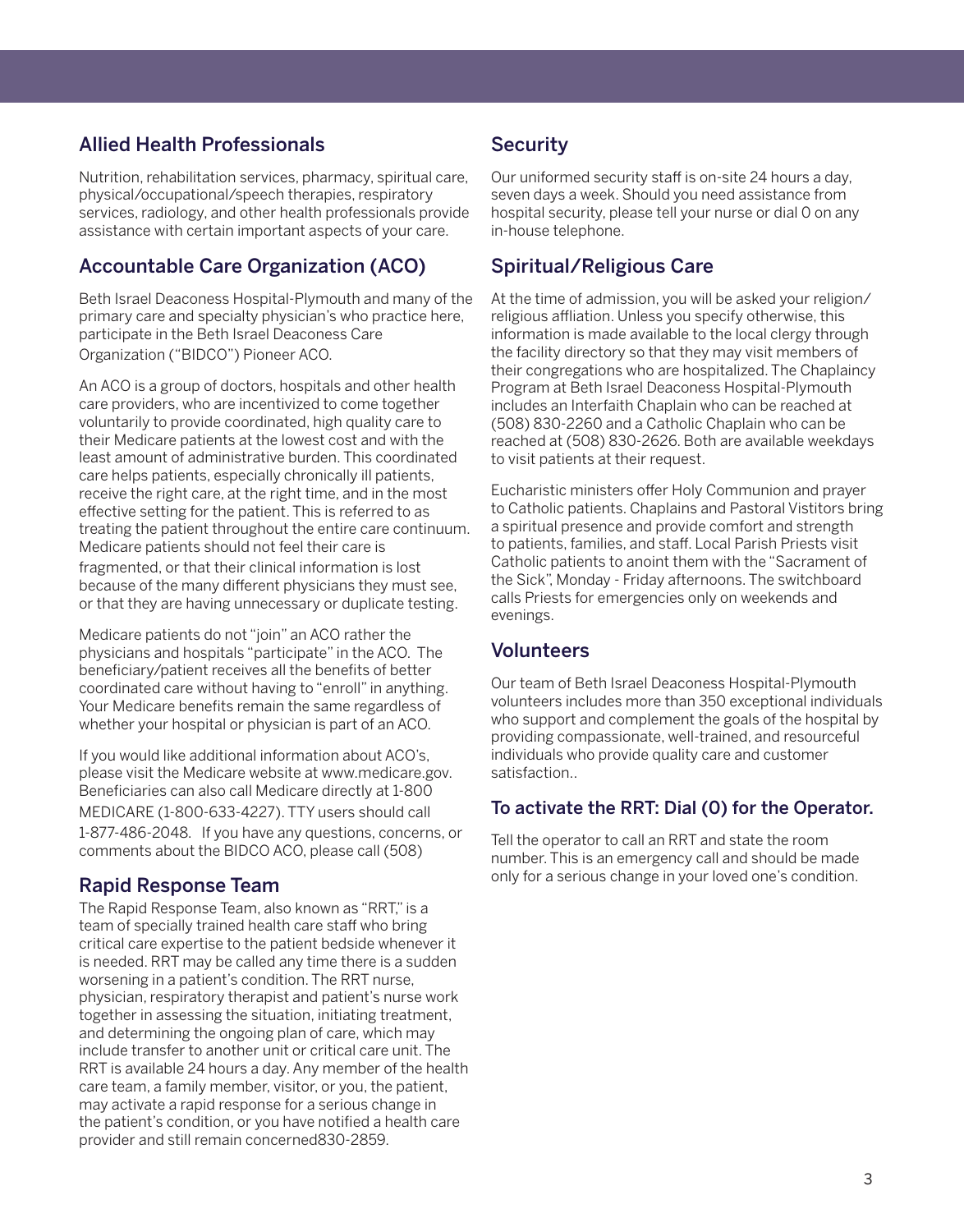# General Information

# Hospital Directory/Patient Information

You will be asked at the time of your admission if you want to be included in our hospital directory. The directory includes information regarding your name, room number, religious affliation, and a general statement of condition in this manner: undetermined, treated and released, good, fair, serious, critical, or treated and transferred. Unless you request otherwise, any person who inquires about you by name will be given the information that you are a patient and, if asked, your condition. If you do not want any information released about you, please advise us upon admission.

If you decide not to be included in the directory, no information regarding your presence at Beth Israel Deaconess Hospital-Plymouth or your medical condition will be released to anyone outside the facility staff who has a need to know. This includes the delivery of mail, or flowers, and telephone calls. If you would like to request a restriction or limitation on the medical information we use or disclose about you for treatment, payment, or health care operations, please inquire upon your admission. By law, we are not required to agree to restriction requests, but we will certainly make every effort to accommodate requests whenever possible. Please refer to our Notice of Privacy Practices for additional information on how we use and/or disclose health information.

# What to Bring

You are welcome to bring your own comfortable bed clothes (gown, robe, and slippers) and essential personal items if you wish. However, if you have forgotten something or were unable to bring your own personal items, the hospital does provide gowns and, upon request, basic toiletry items to make your stay more comfortable.

If you have dentures, eyeglasses, contact lenses, hearing aids, or a cane, please understand that the hospital cannot take responsibility for their protection or breakage. We ask that you keep your hearing aids (in a clearly marked cup) or eyeglasses in your bedside drawer when not in use and that you not wrap these items or leave them on your food tray. All items should be clearly marked with your first and last name.

Please leave jewelry, money, and any other valuables at home, as Beth Israel Deaconess Hospital-Plymouth cannot be responsible for their safekeeping. If for some reason you are unable to send valuables home, please notify your nurse, as Beth Israel Deaconess Hospital-Plymouth has a process for inventory and placement of these items in the hospital safe

Do not bring any medications to the hospital unless specifically instructed to do so by your physician. While you are in the hospital, your doctors and nurses will work with the hospital pharmacists to handle all your medication needs.

#### WE DO ASK THAT YOU PROVIDE US WITH:

• A complete list of all the medications you are taking, including any herbal remedies or over-the-counter medications. This information should include the name of the medication, the dosage information and the reason for taking the medication.

• A list of contact numbers for family and/or close friends who you would want notified in the event of an emergency.

• A copy of your Advanced Directive, Health Care Proxy, or Durable Power of Attorney for health care, if you have one.

# **Balloons**

No balloons of any kind are allowed due to the risk of allergic reactions and possible fire danger posed by latex and metallic balloons.

# Fire and Disaster Drills

For your protection, the hospital conducts regular fire and disaster drills. If a drill occurs while you are here, please remain in your room and do not be alarmed. The hospital is constructed with fire-resistant materials and complies with all local and state code requirements. Our staff is well trained to respond in the event of a real emergency.

### Flowers

Small floral arrangements are allowed in all areas of the hospital. However, on occasion, our medical and/or nursing staff may ask for their removal if their presence could be detrimental to your medical condition.

### Fragrance Aware

We are a fragrance-aware facility and ask that patients and visitors refrain from wearing fragrances, perfumes, colognes, etc.

# Immunization History

We are required to report patient immunization/s to the Massachusetts Immunization Information System ("MIIS"). Residents of Mass. have the right to limit who may see their or their child's information in MIIS. If you prefer that you or your child's immunization history not be seen by other healthcare providers who use MIIS, you must complete an MIIS Objection (or Withdrawal of Objection) Form. If you would like a copy of the form,

please ask your nurse.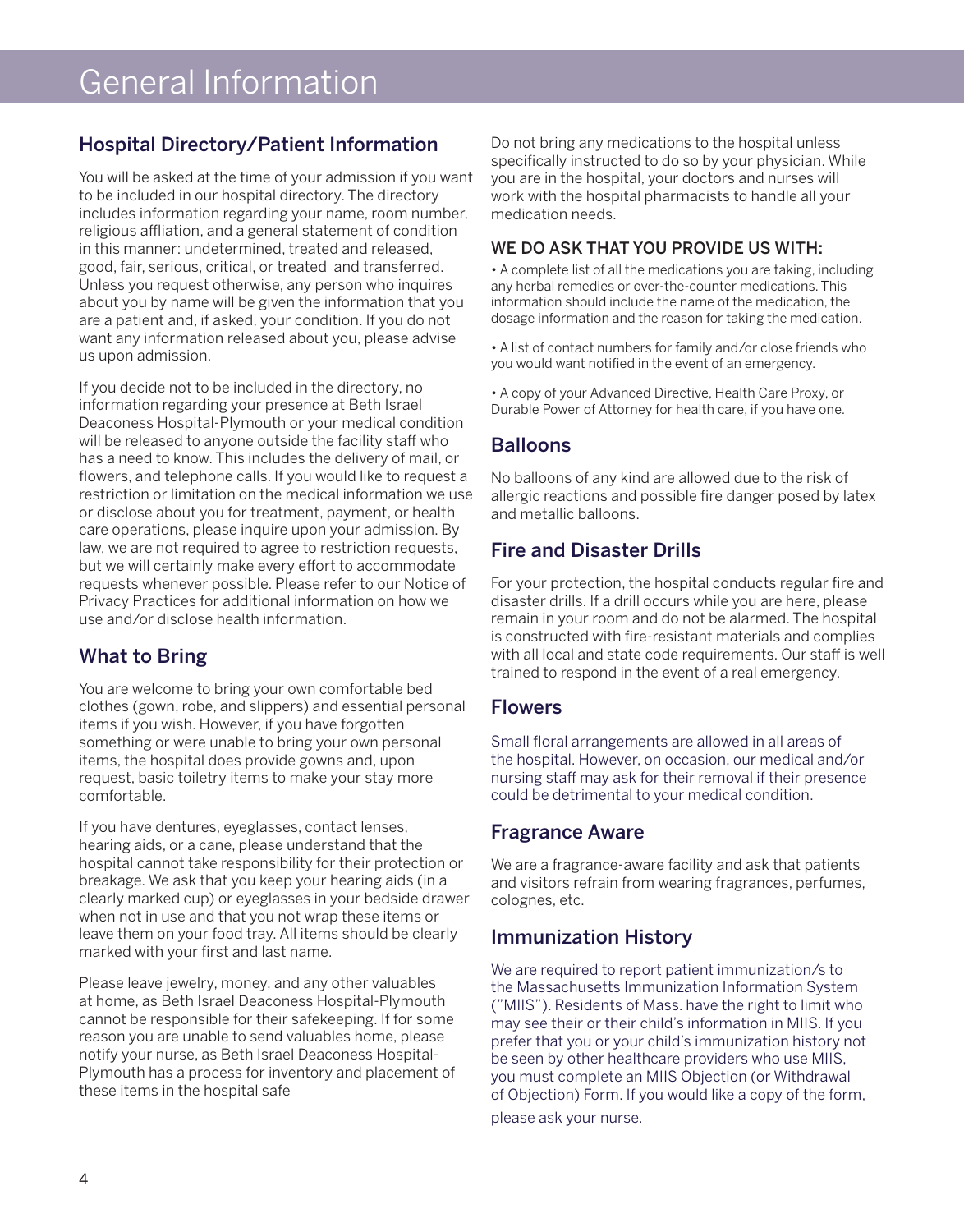# Information Desks

The information desk located in the Urann Lobby is staffed by volunteers Monday through Friday from 8:00 am to 6:30 pm and limited hours on weekends. Volunteers can answer questions and provide directions to patient rooms and other areas of the hospital. The information desk can be reached at *ext. 3200 or 4500*. The information desk in the PIDC Pavilion Lobby is staffed by volunteers Monday through Friday from 8:00 am to 4:00 pm. That desk can be reached at *ext. 4701*.

# Lost and Found

All lost or found items should be reported to hospital security through the switchboard by dialing 0. Articles are held for at least 30 days.

# Main Dining Room/Cafeteria

The Beth Israel Deaconess Hospital-Plymouth Dining Room/Cafeteria is located on the first floor in the West Building and is open every day for hot meals, sandwiches and the salad bar. The hours are:

|                                                       | <b>MONDAY-FRIDAY</b>             | <b>WEEKENDS</b><br><b>AND HOLIDAYS</b> |
|-------------------------------------------------------|----------------------------------|----------------------------------------|
| Continental breakfast                                 | $7:30$ am-<br>$10:30 \text{ am}$ | $9:00$ am-<br>$10:00$ am               |
| Full luncheon service                                 | $11:30$ am-<br>$2:00 \text{ pm}$ | $11:30$ am-<br>$1:00$ pm               |
| Soup, sandwich,<br>salad bar, and<br>beverage service | $2:00 \text{ pm}$<br>4:30 pm     | $1:00$ pm $-$<br>$5:00 \text{ pm}$     |
| Full dinner service                                   | $4:30$ pm $-$<br>$7:00$ pm       | $5:00 \,\mathrm{pm}$<br>$7:00$ pm      |

Dunkin' Donuts is located on the first floor of the PIDC Pavilion next to the gift shop. Hours of operation are 5:00 am to midnight, seven days a week.

# Parking

There is designated patient and visitor parking at the PIDC Pavilion Main Entrance, via A.C. Caranci Way from Obery Street. Maps are available throughout the hospital or on the website at www.bidplymouth.org. A security offcer is available upon request to escort patients to and from the parking lot. If you wish to take advantage of this service, dial "0" on any hospital phone and ask the switchboard operator to locate a security offcer. If you are in your vehicle, call, (508) 746-2000, and give your hospital parking lot location.

# Telephone, Cell Phone Use and Television

Television and local telephone service is provided at no charge to our patients.

Cell phone use is permitted throughout the organization however, in order to maintain a healing environment, we ask that you be aware of those around you and be respectful and considerate.

Cell Phone camera use is restricted due to patient and employee privacy. Taking pictures and/or video of patients or staff is allowed only after obtaining prior approval from the individual/s and the hospital Marketing and Communications Department. We respectfully ask you not to post any photographic image or video on any social media site without receiving the express permission from a member of the hospitals Marketing and Communications Department.

# Tobacco-free and Smoke-free Environment

As the leading provider of health care in the region, Beth Israel Deaconess Hospital-Plymouth is a tobacco-free and smoke-free environment for the health and wellness of our patients, visitors, and employees. The use of all tobacco products **is not permitted anywhere on the campus** (inside buildings, outside buildings, parking lots) or on adjacent hospital property on Sandwich Street and Coles Lane.

Individuals found smoking on Beth Israel Deaconess Hospital-Plymouth property will kindly be asked to extinguish their cigarettes or tobacco product for the health and safety of all individuals. If you currently smoke or have within the last 12 months, Beth Israel Deaconess Hospital-Plymouth encourages you to please stop for your health and that of your community. For additional information on smoking cessation, Beth Israel Deaconess Hospital-Plymouth offers a Quitters Tobacco Treatment Program; call (508) 830-2174. You may also contact the Massachusetts Smoker's Quitline at 1-800-TRY-TO-STOP (1-800-879-8678) for English or 1-800-8-DEJALO (1-800-833-5256) for Spanish/Portuguese, or www.quitworks.org, or the American Lung Association at 1-800-586-4872 or www.lungusa.org.STOP (1-800-879- 8678) for English or 1-800-8-DEJALO (1-800-833-5256) for Spanish/Portuguese, or www.quitworks.org, or the American Lung Association at 1-800-586-4872 or www. lungusa.org.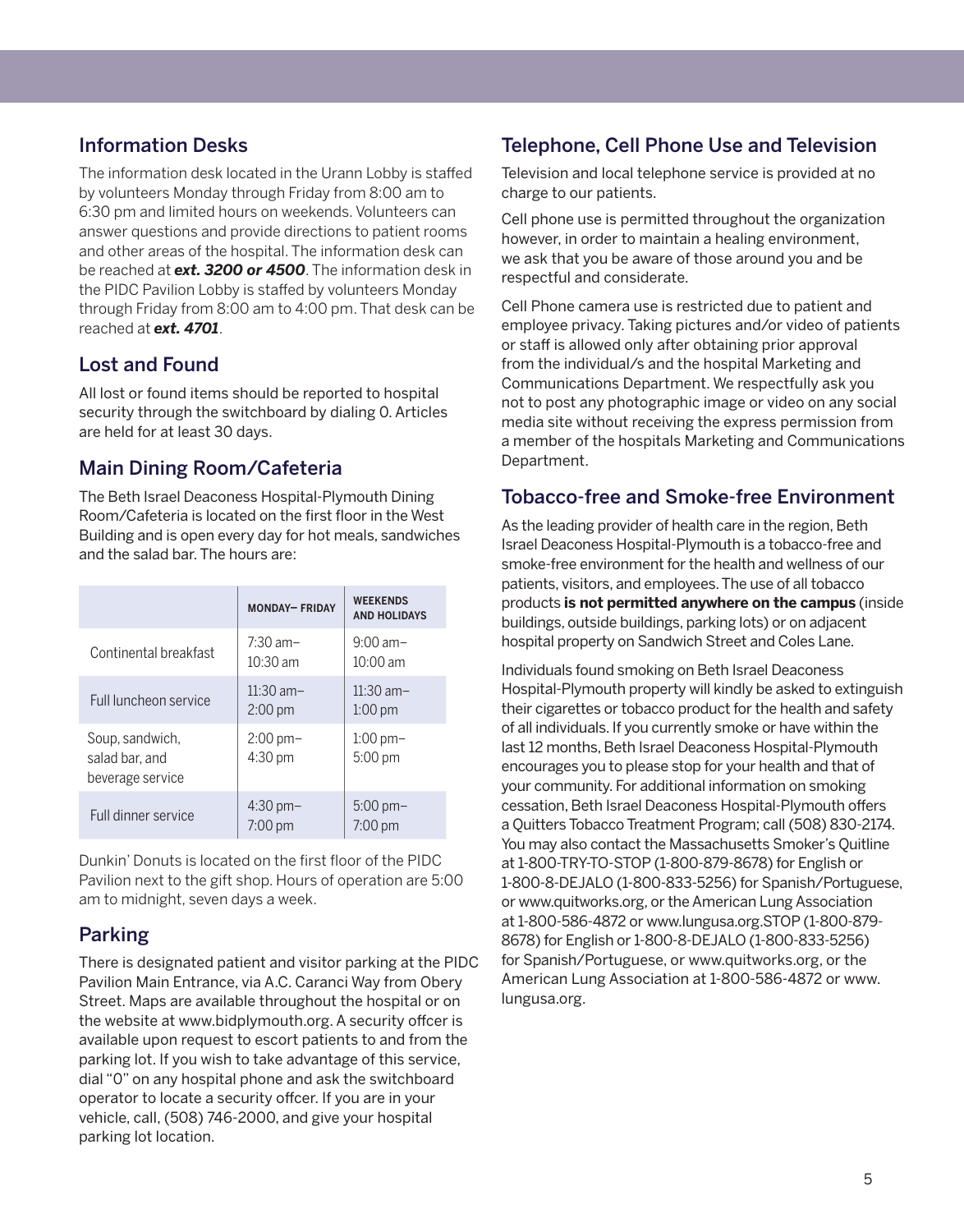# General Information *(continued)*

# Visitation Guidelines

As an inpatient, you have the right to have visitors of your choice who can be present with you to provide emotional support, and comfort, and help alleviate any fears you

may have during the course of your hospital stay. Children under 12 must be accompanied by an adult at all times. Animals and pets are not permitted with the exception of service animals. Pet therapy is allowed in limited circumstances and only with prior approval.

Visitors are allowed unless that individual's presence infringes on others' rights, or safety, or is medically or therapeutically contraindicated. You also have the right to withdraw or deny your consent for visitation at any time. All visitors must be free of communicable conditions such as colds, sore throat, flu, etc, and must not use patient equipment or bathrooms. For the comfort and care of all our patients, we ask that the number of visitors at one time be kept to a minimum and that your visitors respect all our patients needs for quiet and rest.

# Visiting Hours

Visitors are usually allowed 24 hours a day, however, please ask your nurse for specific information for the unit or area where you are a patient. Visitation during off-hours (9:00 p.m. through 5:00 a.m.) requires special arrangements that need to be discussed with your nurse.

# Wi-Fi Internet Use

Beth Israel Deaconess Hospital-Plymouth offers secure, complimentary, wireless internet access in all areas of the hospital campus for patients, visitors and vendors. From your handheld or laptop device simply open your internet browser (Safari, Chrome, Explorer, Firefox) and in the available networks list, choose BID Guest.

Once you choose BID Guest you will be directed the Beth Israel Deaconess Hospital-Plymouth Free Public Wi-Fi terms and conditions acceptance page. Scroll to the bottom of the page and click the "accept" button and you will then be re-directed the hospitals public website and from there you can choose to go to other websites.

If you experience difficulty connecting to the wireless network, please call the Information Services Support Desk at 508-830-2038.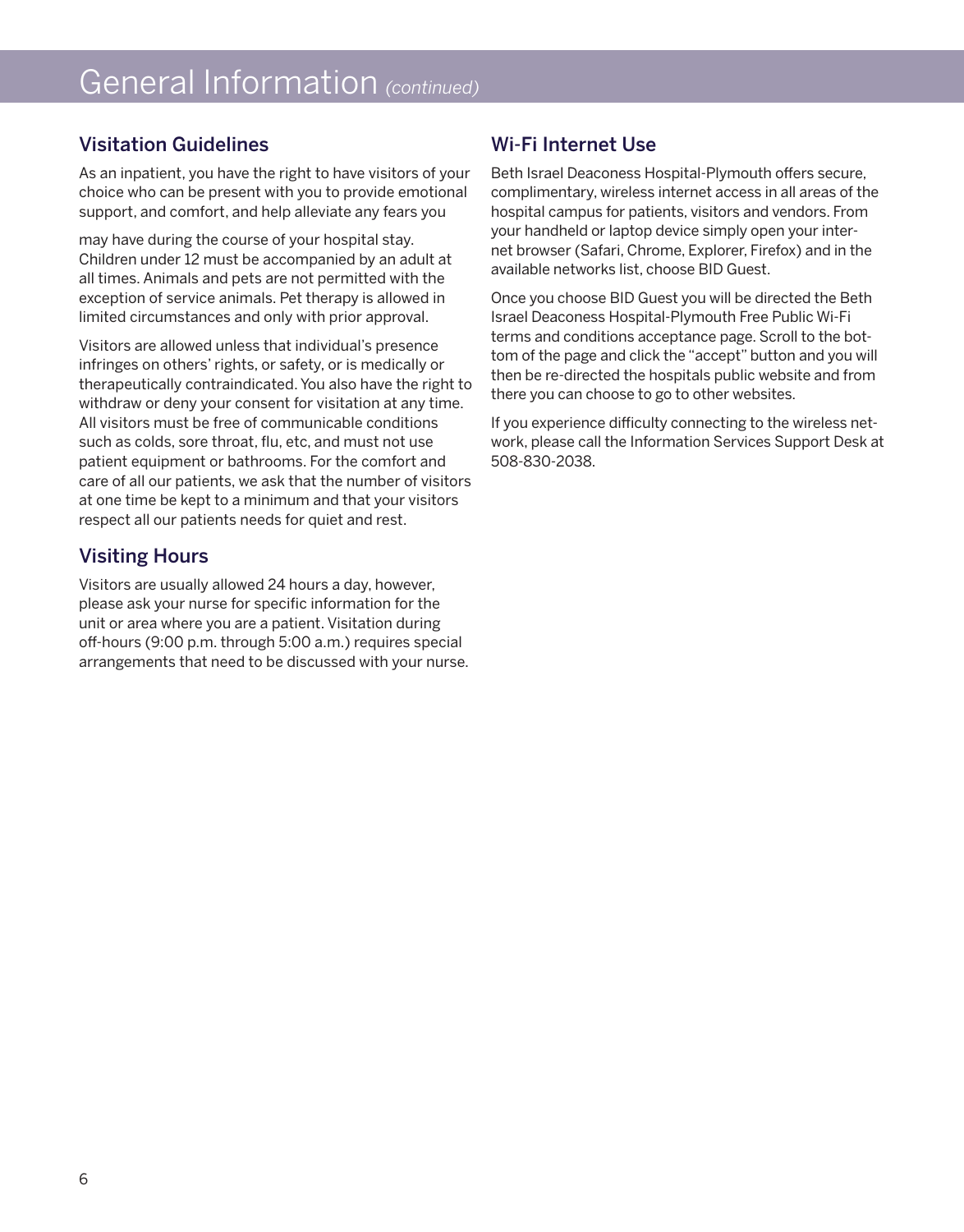# Services

# ATM

An ATM is located just outside the main dining room/ cafeteria on the first floor of the hospital.

# Gift Shop

The Beth Israel Deaconess Hospital-Plymouth Club Gift Shop is located on the first floor of the PIDC Pavilion. Visitors may purchase flowers, candy, and an array of gifts including magazines and greeting cards. Proceeds from the gift shop benefit Beth Israel Deaconess Hospital-Plymouth. Gift shop hours are 9:00 am to 4:30 pm. Please dial the gift shop at ext. 2208 for evening and weekend hours.

# Interpreter Services

If you need interpreter services at any time during your hospital stay, please notify a member of your patient care team. The Interpreter Services Department is able to provide patients with trained and competent medical interpreters, who are fluent in more than 140 different languages, including:

• AMERICAN SIGN LANGUAGE: English Interpreter Services, contact number is (508) 830-2400.

• PORTUGUESE: Serviçios de Interpretação, telefone para (508) 830-2400, ou pergunta seu/sea enfermeiro/a.

• SPANISH: Servicios de Interpretación, llamar al

(508) 830-2400, o pregunta el/la enfermero/a.

# Deaf and Hard of Hearing Services

If you are calling from a Text Telephone and need to communicate with someone urgently, call our dedicated TTY at (508) 746-9161. The Mass. Commission for Deaf and Hard of Hearing (MCDHH) also offers After-Hours Emergency Interpreter Service, which provides on-call interpreters for emergencies during non-business hours. They define emergency as an urgent medical, mental health or legal situation currently in progress or imminent. This service is available Monday through Friday from 5:00 p.m. to 8:45 a.m. and on weekends and holidays from 9:00 a.m. to 9:00 p.m. Please call (800) 249-9949 TTY/V.

# Mail and Flower Delivery

Beth Israel Deaconess Hospital-Plymouth's volunteers deliver mail and flowers to patients every day. Mail and/ or flower deliveries will not be made to any patient who has opted out of the facility directory. Small floral arrangements are allowed in all areas of the hospital. However, on occasion, our medical and/or nursing staff may ask for their removal if their presence could be

detrimental to your medical condition. Any questions or concerns about mail or flower delivery can be directed to patient information, *ext. 3200.*

# Medical Library

Beth Israel Deaconess Hospital-Plymouth's medical library provides medical and health-related literature and references for hospital personnel as well as for the general public. The librarian is available Monday through Friday from 8:00 am until 12:00 pm. The library is open to the public Monday through Friday from 8:00 am until 4:00 pm. The medical library is located on the lower level of the Bailey Building. The library has a reciprocal agreement with the Plymouth Public Library and belongs to the Southeastern Massachusetts Library System. The librarian can assist community members in their subject search and has the availability to access information on any topic of interest (e.g., medication, procedures, diseases, etc.).

#### **Newspapers**

A newspaper is delivered to all nursing and outpatient units, Monday through Friday free of charge. It is available to patients upon request. Newspapers are also available in vending machines near the hospital's Urann entrance..

# Spiritual Care Services

There are two quiet, interfaith private chapel/meditation rooms for families and patients located on the third floor of the East Building and South Building. If you have individual joys, concerns, or prayers, you may write them in the book located in either chapel to be prayed for by members of the spiritual care staff. If you wish to see a chaplain or to have your own clergy person contacted, please call the Interfaith Chaplain at ext. 2260 or the Catholic Chaplain at ext. 2626, or speak with a member of your patient care team.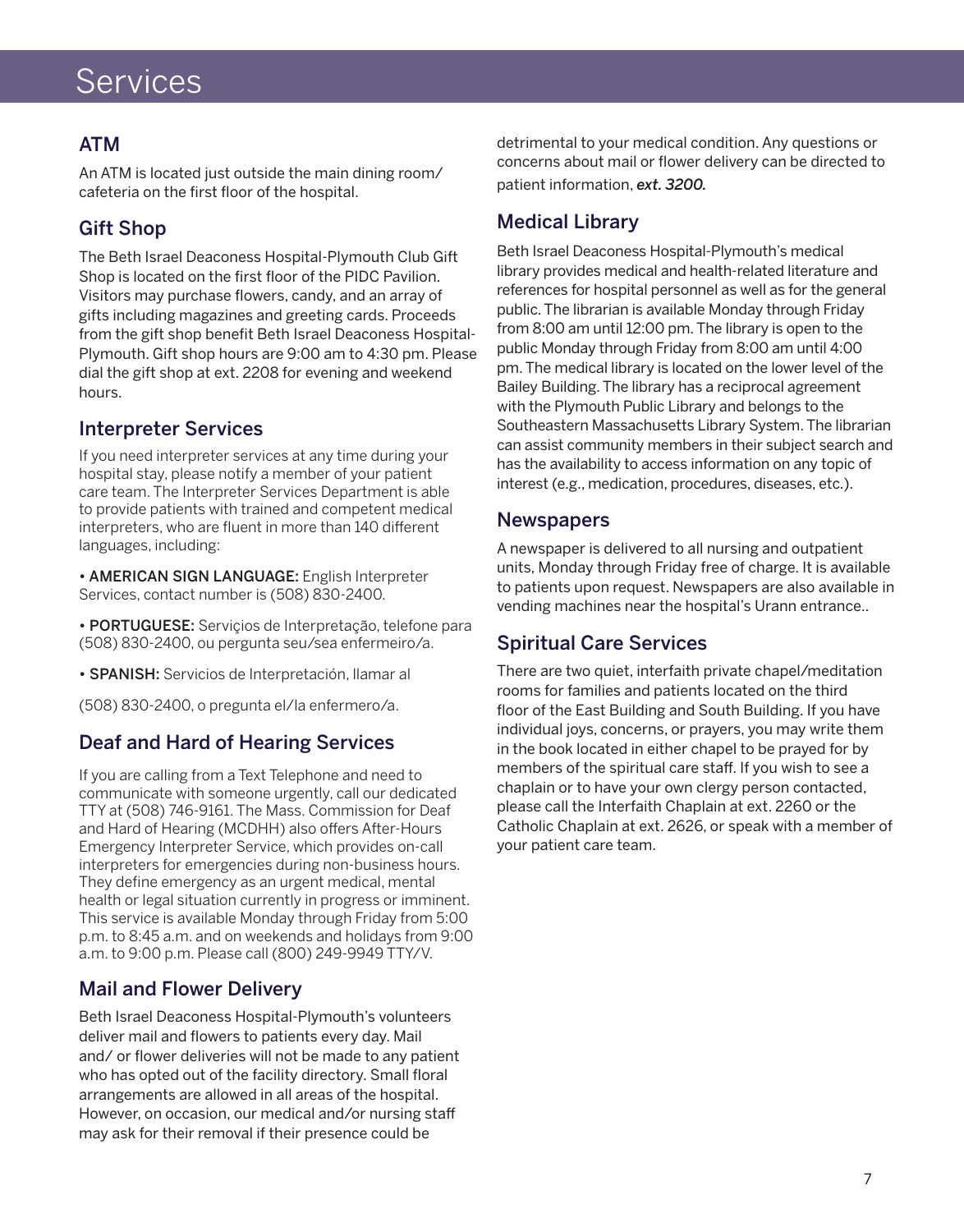# During Your Stay

# Your Plan of Care

The tests and treatments you receive are determined

by your clinical needs as assessed by your doctor. Many tests and treatments are done in your room. However, for those tests that require special equipment, such

as X-rays, nuclear medicine, cardiopulmonary testing, or rehabilitative services, you will be transported via wheelchair or stretcher to those areas. All tests and treatment results are reported to your physician, who will discuss them with you. All medications you receive as a patient have been prescribed by your doctor and will be administered by a nurse. The hospital pharmacy supplies all medications during your stay.

# Identifying Your Care Team

The hospital's policy is that all employees wear photo identification badges indicating their name and position. Do not hesitate to inquire about the kind of work performed by the various personnel you will meet.

# Communicating with Your Patient Care Team

If you have questions about any aspect of your care, please discuss them with your physician or a member of your patient care team. If you need urgent help or assistance at any time, use the nurse intercom call system attached to your bed and a member of the team will respond. There are emergency call buttons in all bathrooms.

# Pain Management

Patients have the right to the appropriate assessment and management of pain. Upon admission and throughout your stay, your caregiver will ask you to evaluate your pain intensity on a scale of 0 to 10. Your pain management plan will be adjusted according to your response and other vital signs. If your discomfort changes during your stay, it is important that you communicate this to your caregiver.

# Rooms

Beth Israel Deaconess Hospital-Plymouth offers private and semi-private rooms, most of which have private bathrooms. Our environmental-services staff takes great pride in providing a clean and attractive environment. If you have comments or requests regarding your room, please contact our housekeeping staff directly. The contact information will be on the housekeeping card left on your table.

Beth Israel Deaconess Hospital-Plymouth takes great pride in its excellent patient care and also recognizes the responsibility of the hospital to the environment. To that end, the hospital has a linen policy that includes changing linens on an every-other day basis unless soiled or otherwise requested. If you have a special linen request, please speak to your nurse. Your comfort is our highest priority, and we appreciate your assistance in our efforts to help the environment.

# Beds

Patient beds are electronically operated. A member of the patient care team will explain the proper and safe operation of your bed. Hospital beds are higher and narrower than your bed at home. Bed rails are in place on every bed to assist patients to move while in bed. It is important to check with a caregiver before you change the position of a bed rail to avoid injury.

# Bedside Medication Verification

Beth Israel Deaconess Hospital-Plymouth has implemented Bedside Medication Verification ("BMV") as a tool to enhance patient safety and quality. BMV is a bar code scanning process used for medication administration to insure that our patients are receiving the right medication and dosage, at the right time, and in accordance with their physician's order. Patients wear a wristband for identification purposes. A professional will use a handheld bar scanner to scan both the wristband and the medication to make sure they both match before medication is administered.

If you have any questions about BMV or how we use it here at Beth Israel Deaconess Hospital-Plymouth, please ask your physician or nurse.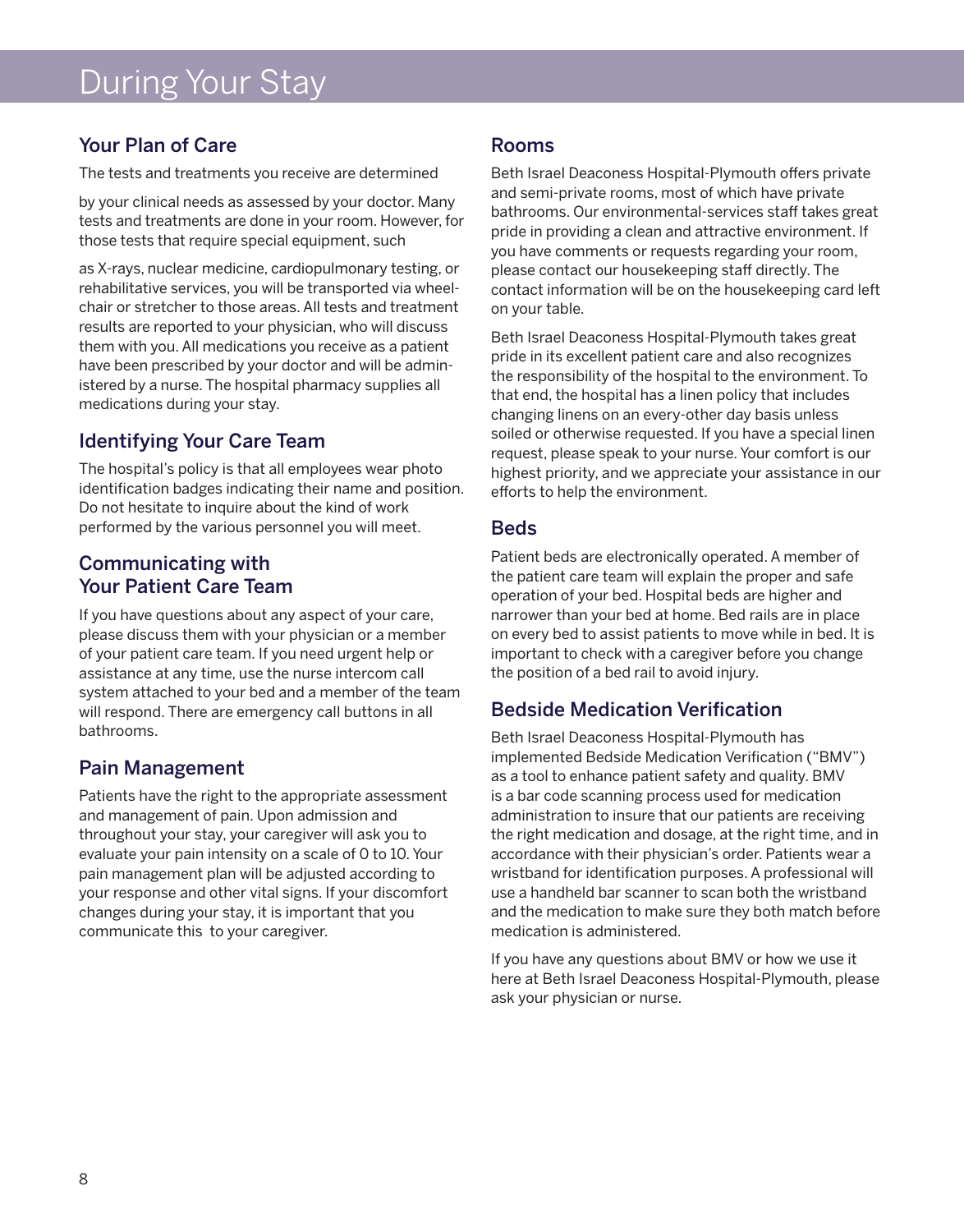# Food/Meal Services

The Food Services management team, which includes the department director, executive chef, and the chief clinical dietitian, plans menus and oversees all food preparation. Registered dietitians work closely with your physicians and nurses in planning an appropriate menu for you. The staff strives to provide you with quality service and excellent food.

Each day between the hours of 12:00 pm and 2:00 pm, a member of the food services staff will come to your room to take your meal order. Please take a few moments to place your order. If you are not in your room at that time, you can place your order by calling food services at ext. 2163 and speaking with a supervisor. If the Food Services Department is unable to reach you, they will place an order for you. Patients on The BirthPlace and in Pediatrics order from printed menus.

Food services personnel are located on patient floors to provide faster service to you. Beverages and snacks, if allowed by your physician and your special diet, are also available on each floor. If there is anything you need, please ask.

Meals are scheduled to be delivered at the following times:

| <b>BREAKFAST:</b> | 7:30 am to 9:00 am  |
|-------------------|---------------------|
| LUNCH:            | 11:30 am to 1:00 pm |
| <b>DINNER:</b>    | 4:30 pm to 6:00 pm  |

If you are not on a special diet, visitors can bring in food for you. If it will be stored in the unit's cabinet or refrigerator, and it must be labeled with the patient's name and dated. Anything not labeled must be discarded. If you have any questions or concerns, please contact a food services supervisor at *ext. 2163* or the director at *ext. 2160.* 

#### guest meals

Guest trays are provided for family members and friends at a cost of \$6 per tray. Please inform the staff member taking your order that you would like to order an additional meal or dial food services at *ext. 2163.*

#### **SPECIAL DIETS**

Please remember that your physician determines the type of diet you need. If you are on a special diet and have any questions, please ask your nurse or the food services host or hostess to contact a dietitian. Certain medications and/or the type of therapeutic diet may alter how food normally tastes to you. If you are on a special diet, check

with your nurse or doctor before eating foods brought to you by guests and visitors. The Food Services Department can accommodate most special requests, if allowed within your therapeutic diet. Whether you want a kosher meal or a light evening snack, our staff is happy to serve you.

Pediatric patients have a special menu that is designed to give children choices in addition to the adult menu. Please ask for menu options by calling extension 2163.

#### celebration menu for new parents

For parents celebrating the birth of their baby, a special celebration menu is provided in The BirthPlace. Please ask your nurse or call food services at ext. 2163 for the menu.

#### refreshments

Please note that hospitalized patients who are on special diets must have physician approval to eat any food other than what is served by the hospital. Water, soft drink, and snack vending machines are located outside the dining room/cafeteria, near the waiting area on 3 South, and in the Emergency Department waiting area. A microwave also is located outside the dining room/cafeteria.

# Hourly Rounding-Our Promise To You

We want to assure that you always receive excellent care and that your needs are being met throughout your stay. For this reason, our nurses and clinical staff strive to visit all patients at one-hour intervals between 6:00 a.m. and 10:00 p.m., and every two hours between 10:00 p.m. and 6:00 a.m. On every rounding visit, the nursing or clinical staff member may perform the following:

- Checking the patient's pain level.
- Offering assistance to use the toilet.
- Helping the patient move into a comfortable position.
- Checking the IV pump.
- Checking on the effect of medication given and providing medicine if needed (nurse visits only).
- Making sure that the patient's essential needs (call light, • phone, assistive devices) are within easy reach.
- Finding out if the patient has any questions.

If you are not being visited in keeping with this schedule, or if you are dissatisfied with the care you are receiving, please ask to speak with the Nursing Unit Manager.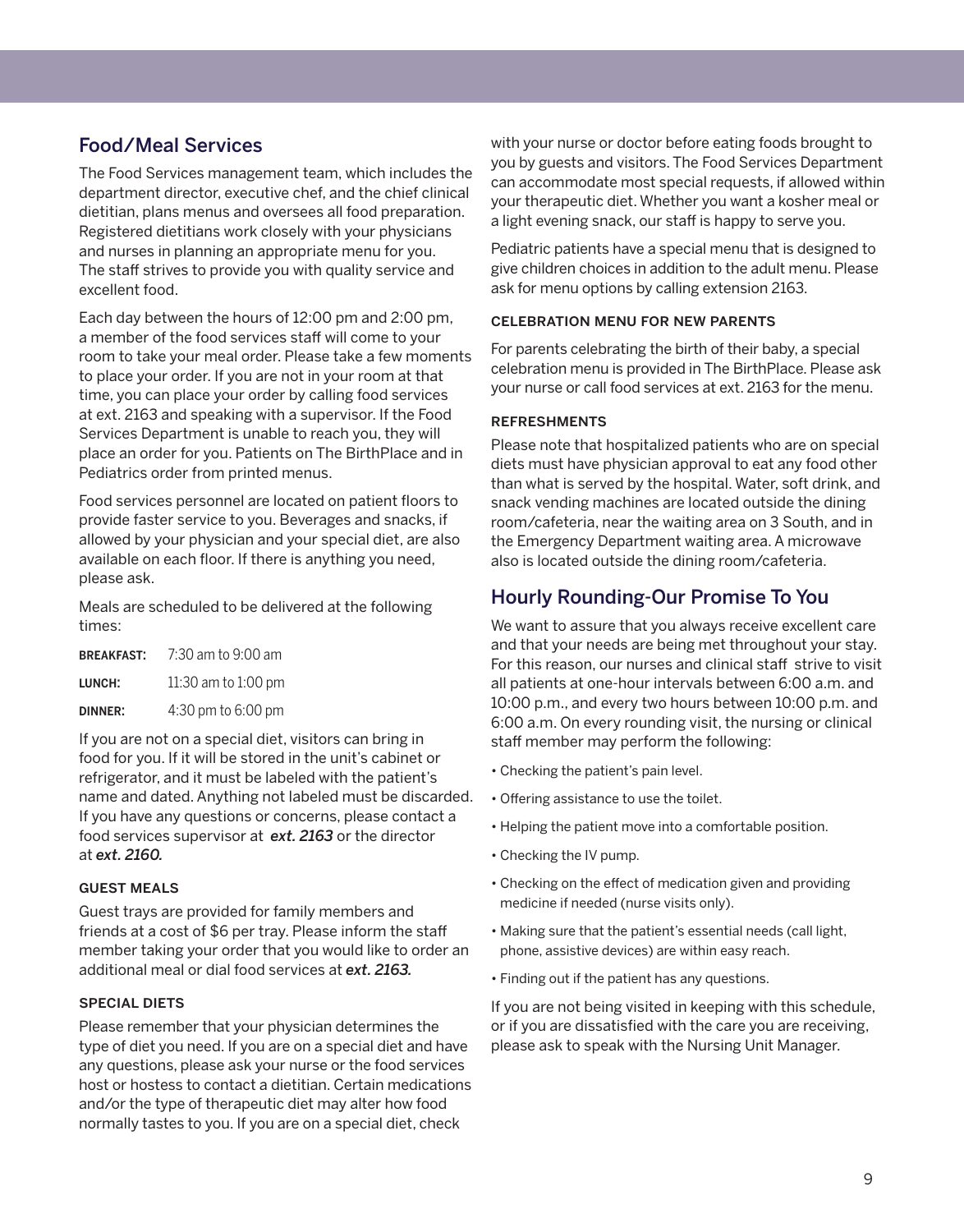# Patient Safety and Education

# Patient Safety

Research shows that patients who are more involved in their care tend to get better results—in other words, a well-informed patient is a more satisfied and healthier patient. We encourage you to be an active participant in your care.

#### five steps to safer care:

- **1.** Speak up if you have questions or concerns, and if you don't understand, ask again. It's your body, and you have a right to know and receive answers you can understand.
- **2**. Keep a list of all medications you take. Tell your health care providers about medications, vitamins, and herbals. Make sure you know what your doctor has ordered for you, including why and how you are to take particular medications. It will be most helpful to keep an updated list of all the medications you take (including over-the-counter and herbal medications) with you at all times.
- **3.** Make sure you receive results of any lab test or procedure and understand what they mean for your care.
- **4.** Talk with your doctor and health care team about your options. If you would like, you have the right to a second opinion.
- **5.** Communication is very important in ensuring that you receive the best possible care. It is the physician's responsibility to inform you of risks, benefits, and possible results so that you can make an informed decision about your health care. You have the responsibility to share information with your health care providers, comply with the treatment plan, and take an active role in your health care. We encourage you to ask questions and to make your preferences known so we can work with you to better prepare you for discharge and follow-up care.

# Preventing Infections in the Hospital

Prevention plays an important role in staying healthy. Preventing the spread of infection is the primary goal of our Infection Prevention and Control Department. This department is managed by a physician who is a board certified infectious disease specialist. We also have registered nurses who are certified as infection preventionists who have specialized training and education in the prevention of infection.

Infection prevention is the responsibility of everyone, including patients and visitors. Here are a few suggestions on how you can help:

- Wash your hands or use the alcohol hand rub often. Be sure your hands are clean before eating, after using the bathroom, walking in the hallway, or when you come in contact with visitors.
- **Remind your caregivers to clean their hands before touching you!**
- Ask visitors to clean their hands when they come into your room, and ask people not to visit you if they are sick.
- Turn your head before coughing or sneezing, or use the inside part of your elbow to block a cough or sneeze to prevent contamination of your hands.
- If you have any catheters (tubes) in your body, let your nurse know if they become loose or dislodged, or the tubing comes in contact with the floor.
- Let your nurse know if any dressings become loose or if there is drainage from dressings or wounds.

Beth Israel Deaconess Hospital-Plymouth uses standard precautions along with specific types of precautions according to the Centers for Disease Control and Prevention (CDC). Health care providers may use gloves and gowns to prevent soiling their hands and clothing while caring for patients.

Other types of precautions may require that employees wear a mask when caring for you. To let caregivers know what they will need before caring for patients, signs may be posted outside your door or near your bed. If you have a sign outside your door or you do not understand why your caregivers are wearing gowns, gloves, or masks, please feel free to ask them. It is important that you understand how you are being cared for.

There is educational information available regarding the prevention of infection as it relates to patient care. We also have additional resources available upon request please feel free to ask your nurse.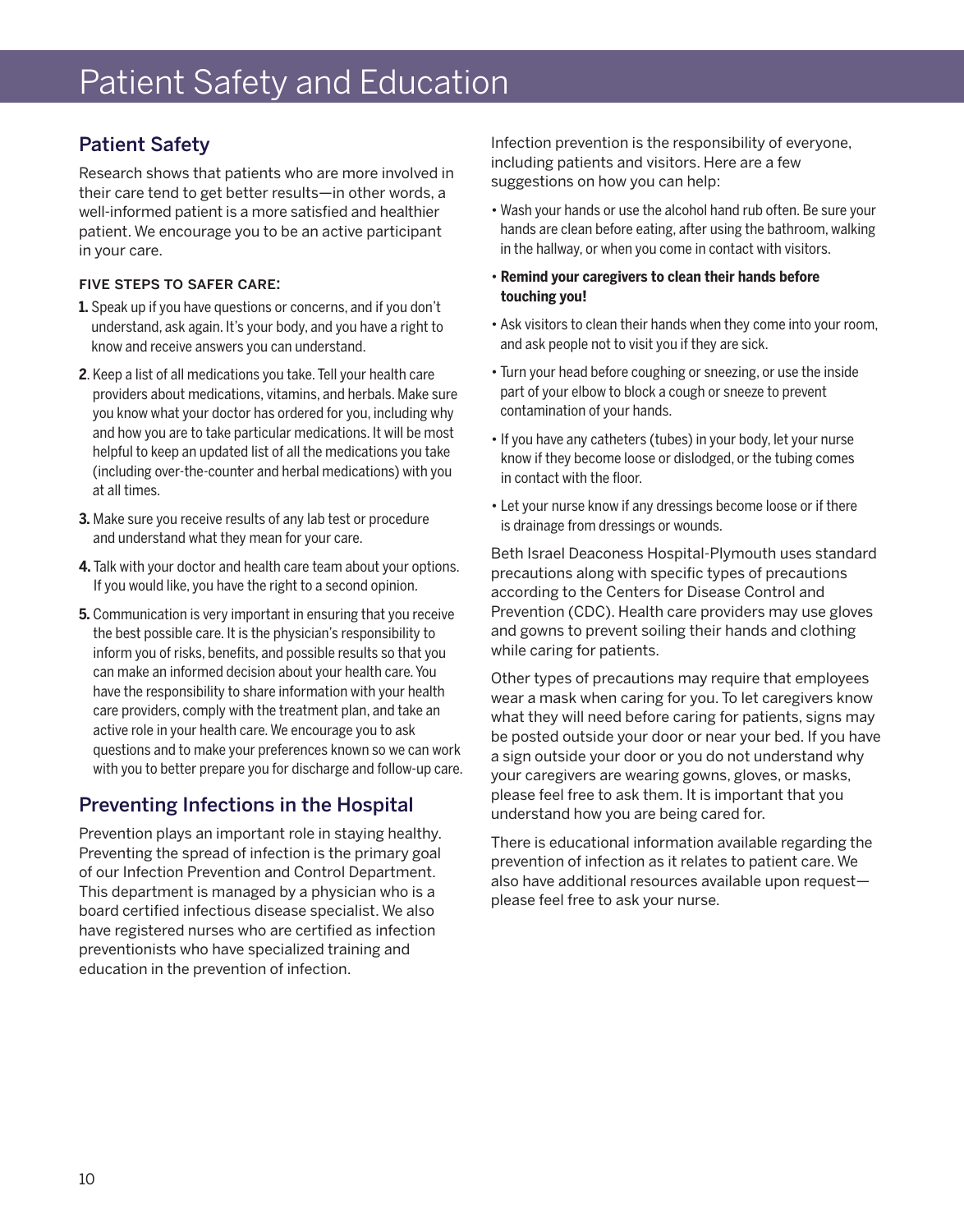## Stroke Information

#### is it a stroke? check these signs **fast**!

| <b>FACE</b>   | Does the face look uneven?<br>(Ask them to smile.)                   |
|---------------|----------------------------------------------------------------------|
| <b>ARM</b>    | Does one arm drift down?<br>(Ask them to raise both arms.)           |
| <b>SPEECH</b> | Does their speech sound strange?<br>(Ask them to repeat a phrase.)   |
| <b>TIMF</b>   | Every second brain cells die.<br>(Call 9-1-1 at any sign of stroke.) |

#### risk factors for stroke:

**Mini-strokes**—transient ischemic attacks or TIA's— when stroke symptoms such as confusion, slurred speech, or loss of balance appear and disappear, call 9-1-1. You may be able to prevent a major stroke.

**High blood pressure**—The #1 cause of stroke— Monitor blood pressure and always take prescribed medication.

**Diabetes**—Control the symptoms of diabetes with proper diet, exercise, and medication.

**Obesity**—Being just 20 pounds overweight significantly increases your risk of stroke, and heart disease.

**Smoking**—Smoking increases risk of stroke by two to three times.

#### facts about stroke

Stroke is the third leading cause of death in the United States and the leading cause of adult disability. A stroke occurs when something happens to interrupt the steady flow of blood to the brain, like a clot or a burst in a blood vessel. Brain cells quickly begin to die.

#### you can beat a stroke

Disabilities can be prevented or limited, but a patient must go to the emergency room immediately.

**Act fast.** Notify your nurse immediately if you experience any of the symptoms in the box at the left. If you are discharged from the hospital and experience any of the symptoms, call 9-1-1 and PLEASE GO IN AN ambulance to the hospital to save time and to be seen faster.

### Teach Back/Ask Me 3 Communication

It is Beth Israel Deaconess Hospital-Plymouth's responsibility to communicate your plan of care in a clear and understandable manner. Multiple times throughout your stay a care provider may ask you or your caregiver to repeat in your own words a new concept that we have just taught or explained to you. This technique is called "teach back" and is a helpful way to ensure that our patients understand what they have learned prior to discharge.

We encourage you to ask the following three basic questions during **every** medical encounter:

- What is my main problem?
- What do I need to do about the problem?
- Why is it important for me to do that?

If you use these "Ask Me 3" questions consistently, you will have a proper understanding of your plan of care.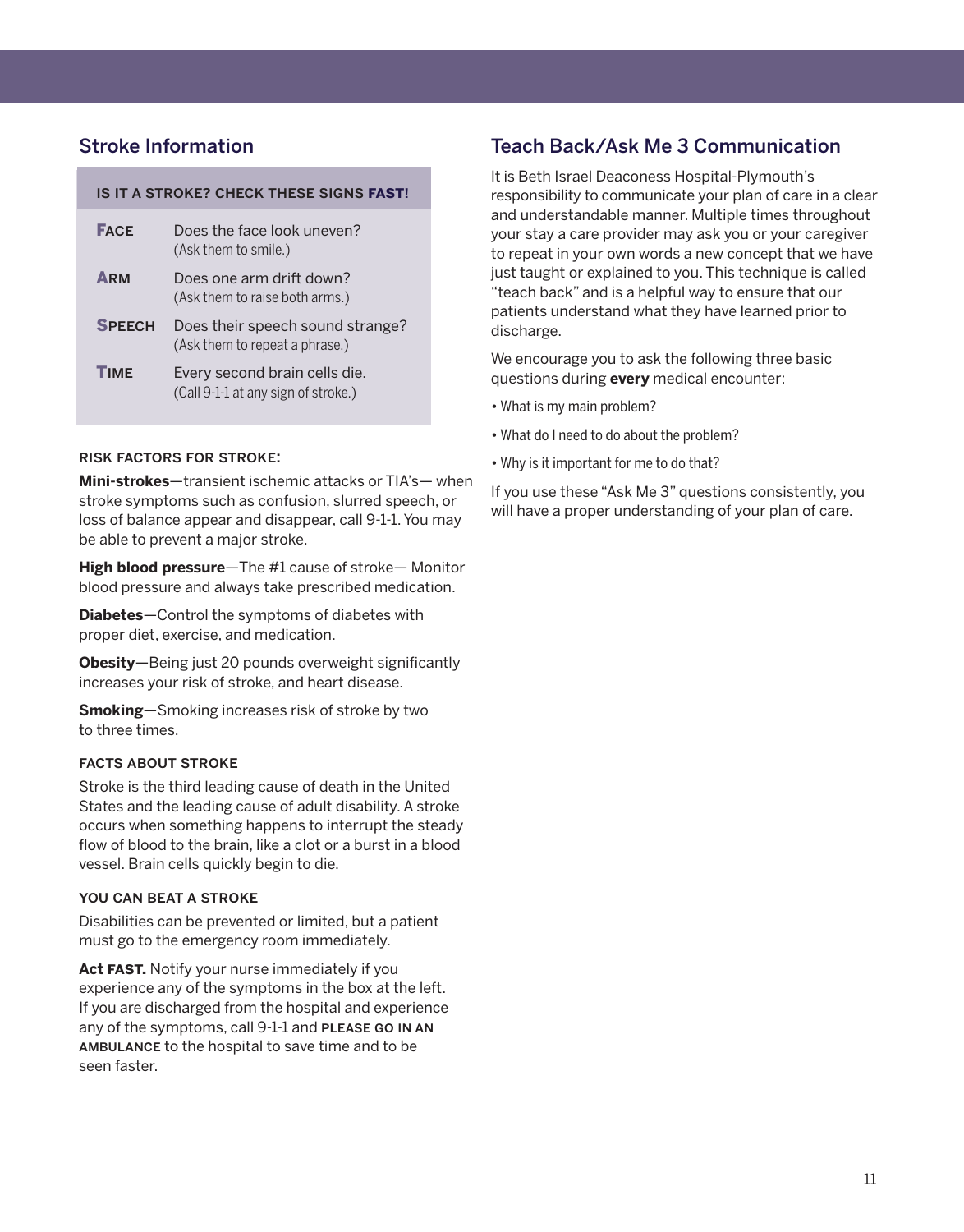# Discharge Planning

Planning for your discharge, transition from the hospital will begin on admission by identifying the patient's (your) individual needs. When your doctor decides you are ready to leave the hospital, a discharge order will be written. You may want to make arrangements with a family member or friend to help you when it is time to go home. Some important things to remember concerning leaving the hospital:

#### personal belongings

Patients and Visitors are responsible for all personal belongings and valuables. Beth Israel Deaconess Hospital-Plymouth is not responsible for replacing lost, misplaced, stolen, or damaged belongings and valuables. The following tips are provided to assist you with securing your personal belongings and valuables if not sent home.

**Clothing**—There is limited storage space in each patient room. We suggest that clothing worn to the hospital be sent home with family/friends and the appropriate clothing be brought to the hospital shortly before patient discharge. The hospital provides robes, gowns and slippers for all patients.

**Denture Care**—All patients must inform their nurses that they are wearing bridges or dentures. Staff members will provide a denture cup to store them in when not in use. The cup will be labeled with the patient's name. Please avoid placing dentures on a meal tray, under a pillow, in the pocket of a hospital robe or gown, in the bed sheets or in any concealed place where they may be lost or accidently thrown out.

**Hearing Aids**—Hearing aids should be kept in the original case provided upon purchase. If the original case is not available, nursing staff will provide a container labeled with patients name to store the aids in when not in use. Do not leave hearing aids unprotected on the bedside table, on the bed, on the meal tray or in the pocket of a hospital gown or robe.

**Eyeglasses and contacts**—To prevent loss or damage to eye wear during hospitalization, patients are asked not to leave eyeglasses or contacts unprotected on the bedside table, bed or in the pocket of a hospital robe or gown. Eye wear is best secured in the case provided on purchase labeled with the patient's name.

**Wheelchairs, Walkers, Canes or Crutches, Home Monitors or Respiratory Machines**—Please put our name and date of birth on all necessary items that are brought to the hospital. Your nurse can provide a sticker label for you to write this information on and affix to your belongings.

**Medications**—Always bring a list of all the medications that you are taking to the hospital. This list should also include herbals, over-the-counter medications and prescription medications. If you bring in your own medications, your nurse will send your medications to pharmacy for review, verification and labeling. Your medications will be stored at the nurse's station medication room or area on the unit of your room, and the unused portions of the medications returned to the patient on discharge from the hospital. Personal medications are not to be stored at the bedside and are not to be taken without physician and pharmacy approval.

**Lost Items**—While Beth Israel Deaconess Hospital-Plymouth is not responsible for the personal belongings and valuables of patients or visitors; we will make every reasonable attempt to return lost or misplaced items to their owners. In the event that belongings or valuables are lost or cannot be located please notify your nurse. Nursing staff will contact the Nursing Director to assist in the search. For lost patient belongings or valuables found after patient discharge, contact will be made via telephone, or if no response via letter, requesting pick up of belongings or valuables within 30 days. Unclaimed valuables remaining 30 days after attempts to notify or notification will be disposed of.

discharge instructions The doctors, nurses, and other members of your health care team will give you or your health care provider instructions about your posthospital care. If you have any additional health carerelated questions or concerns, please be sure to ask your nurse before you leave.

#### discharge time

We will make every effort to coordinate your discharge by 11:00 a.m. on the day of your scheduled discharge. Only your physician can discharge you. Please make arrangements for someone to pick you up at the time of your discharge. If you are unable to make transportation arrangements or are going to another facility, a discharge planner will assist you with arrangements.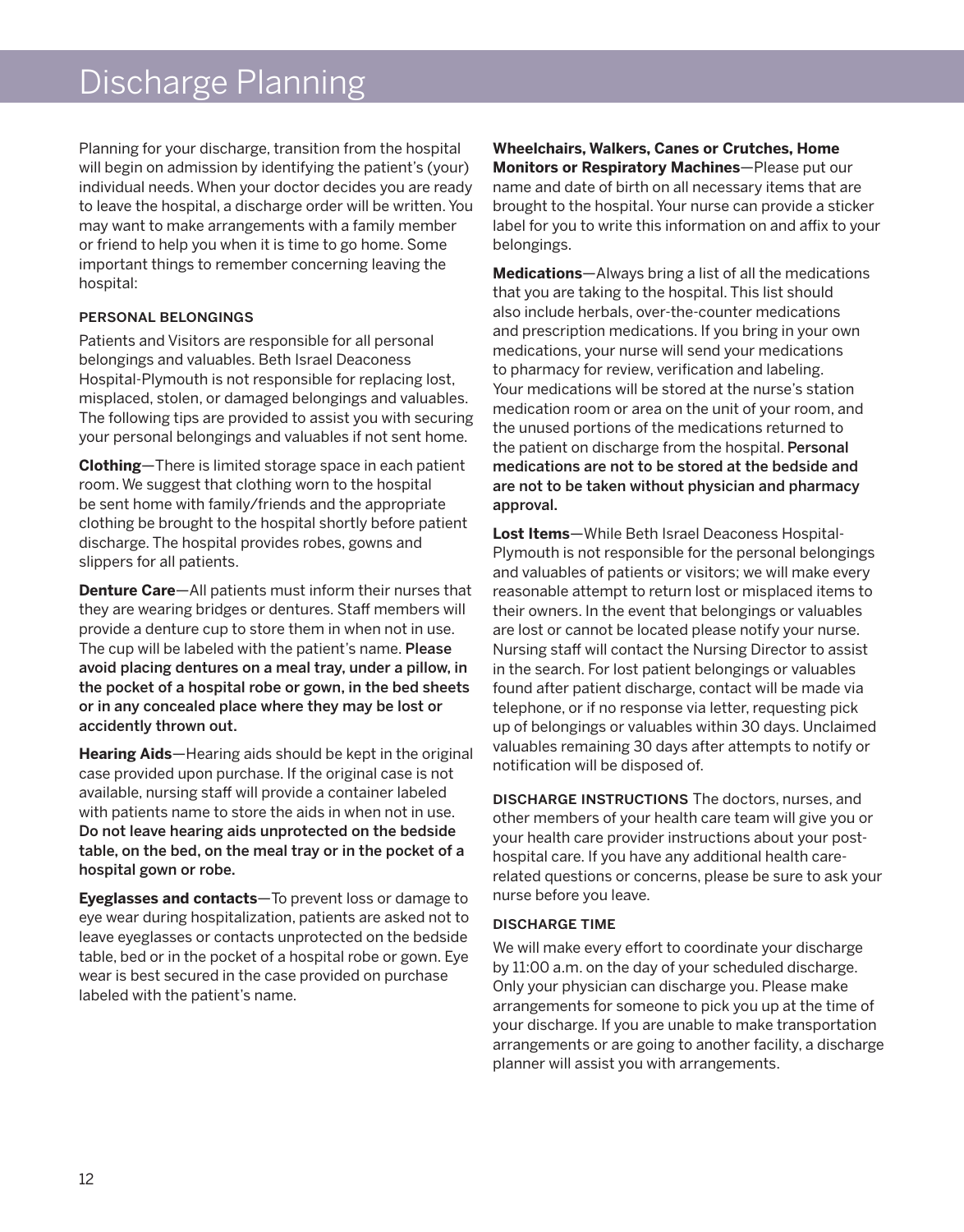#### patient satisfaction experience

Our goal is to ensure that you are very satisfied with your care. You may receive a written survey in the mail after you return home. We would appreciate you taking the time to share your concerns, as all patient and family feedback helps us in our ongoing efforts to ensure we deliver the best quality of care for our patients. We ask that you take a few minutes to fill it out and return it in the postage- paid envelope that accompanies the survey. An outside company tabulates the results for us.

If you have opinions, comments, or concerns during your stay, please share them with your nurse, nurse director, nursing administrator, or the hospital president.

#### PATIENT COMPLAINTS/ Concerns/Compliments

Beth Israel Deaconess Hospital-Plymouth is dedicated to our mission to provide health and wellness services with excellence. Our approach to excellence extends to handling patient complaints, concerns, and compliments.

Patients will be treated with respect, dignity, and courtesy at all times, especially when voicing a complaint, as this is viewed as an opportunity for improvement. Every patient has the right to file a complaint with any hospital employee. Patients are free to voice complaints, concerns, and/or recommendations without coercion, discrimination, reprisal, or unreasonable interruption of care, treatment, and services.

#### while you are in the hospital

If you are voicing a complaint or a concern while you are still in the hospital, we expect our employees to work with their departmental manager to address your complaint

or concern and in a timely and reasonable manner. Depending on the nature of your complaint or concern, you can also discuss it directly with:

- Your physician
- Your nurse or other health care providers
- An appropriate manager (such as nursing, food services, environmental services, etc.)

If you feel your complaints have not been satisfactorily resolved, you can contact our Patient Relations Department at (508) 830-2521, Monday through Friday, during normal business hours.

#### after you have left the hospital:

If you feel your complaint or concern was not resolved while you were in the hospital or you have an issue to bring forward after you have been discharged, you can contact our Patient Relations Department at (508) 830-2521 or write to: Patient Advocate, Beth Israel Deaconess Hospital-Plymouth, 275 Sandwich Street, Plymouth, MA 02360.

Patients may also file a complaint with the Massachusetts Department of Public Health and/or the Joint Commission directly, regardless of whether he or she has first used the internal complaint process, as noted above. These agencies may be contacted in writing or by telephone at:

#### **massachusetts department of public health division of health care quality**

99 Chauncy Street, 2nd Floor Boston, MA 02111 Telephone: (800) 462-5540 Fax: (617) 753-8165 Email: www.mass.gov/dph/dhcq

#### **the joint commission**

#### **office of quality monitoring**

One Renaissance Boulevard Oakbrook Terrace, IL 60181 Telephone: (800) 994-6610 Fax: (630) 792-5636 Email: www.jointcommission.org

#### **massachusetts board of registration in medicine quality and safety division**

200 Harvard Mill Square Suite 330 Wakefield, MA 01880 Telephone: (781) 876-8296 Fax: (781) 876-8384 Email: www.massmedboard.org

#### **or, if you have medicare, contact: bfcc-qio program area 1**

9090 Junction Drive Suite 10 Annapolis Junction, MD 20701 Telephone: (866) 815-5440 Fax: (855) 236-2423 TTY: (866) 868-2289 Email: BFCCQIOAREA1.com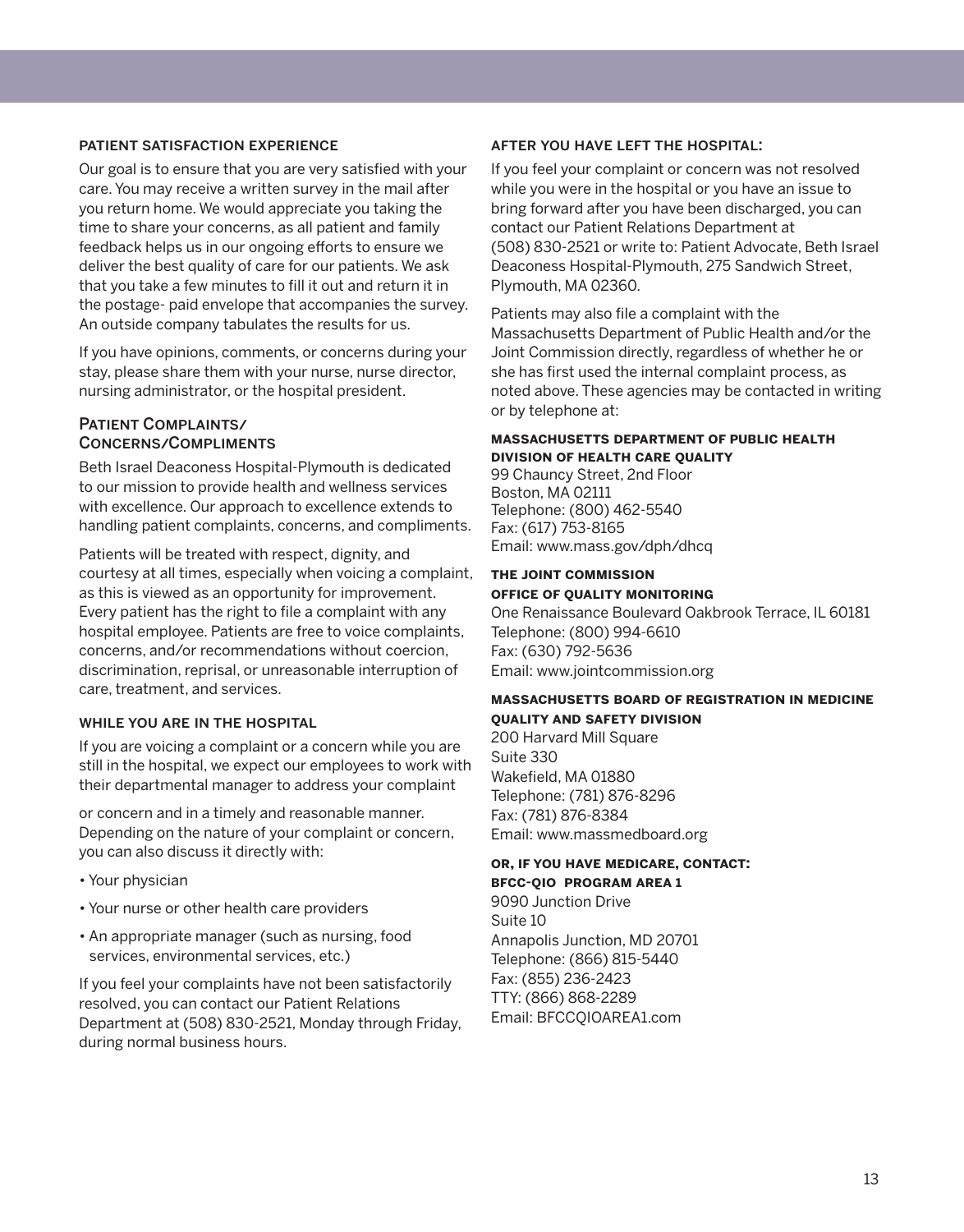# Your Right To Be Heard

# Advance Directives/Health Care Proxy

Advance Directives, such as health care proxies and living wills, allow people to retain control over medical decisions. Massachusetts law allows people to make their own health care proxies but does not officially recognize Living Wills. A health care proxy is a simple legal document that allows you to name someone you know and trust to make health care decisions for you if, for any reason and at any time, you become unable to make or communicate those decisions. It is an important document because it concerns not only the choices you make about your health care but also the relationships you have with your physician, family, and others who may be involved with your care. Under the Health Care Proxy Law (Massachusetts General Laws, Chapter 201D), any competent adult 18 years of age or older may use the Massachusetts Health Care Proxy form to appoint a health care agent. You can appoint any adult EXCEPT the administrator, operator or employee of a health care facility such as a hospital or nursing home where you are a patient or resident UNLESS that person is also related to you by blood, marriage, or adoption. Whether or not you live in Massachusetts, you can use this form if you receive your health care in Massachusetts. We want to ensure that your requests are honored in providing care or treatment with Beth Israel Deaconess Hospital-Plymouth.

#### WHAT CAN MY AGENT DO?

Your agent will make decisions about your health care only if, for some reason you are unable to do so yourself.

This means that your agent can act for you if you are temporarily unconscious, in a coma, or have some other condition in which you cannot make or communicate health care decisions. Your agent cannot act for you until your doctor determines, in writing, that you lack the ability to make health care decisions. Your doctor will tell you of this if there is any sign that you would understand it.

Acting with your authority, your agent can make any health care decision that you could, if you were able.

If you give your agent full authority to act for you, he or she can consent to or refuse any medical treatment, including treatment that could keep you alive. Your agent will make decisions for you only after talking with your doctor or health care provider and after fully considering all the options regarding the diagnosis, prognosis, and treatment of your illness or condition. Your agent has the legal right to get any information necessary, including confidential medical information, to make informed decisions for you.

Your agent will make health care decisions for you according to your wishes or according to his or her assessment of your wishes, including your religious or moral beliefs. You may wish to talk first with your doctor, religious advisor or other people before giving instructions to your agent. It is very important that you talk with your agent so that he or she knows what is important to you. If your agent does not know what your wishes would be in a particular situation, your agent will decide based on what he or she thinks would be in your best interests. After your doctor has determined that you lack the ability to make health care decisions, if you still object to any decision made by your agent, your own decisions will be honored unless a court determines that you lack capacity to make health care decisions.

Your agent's decisions will have the same authority as your decisions would, if you were able, and will be honored over those of any other person, except for any limitation you made or a court order specifically overriding the proxy.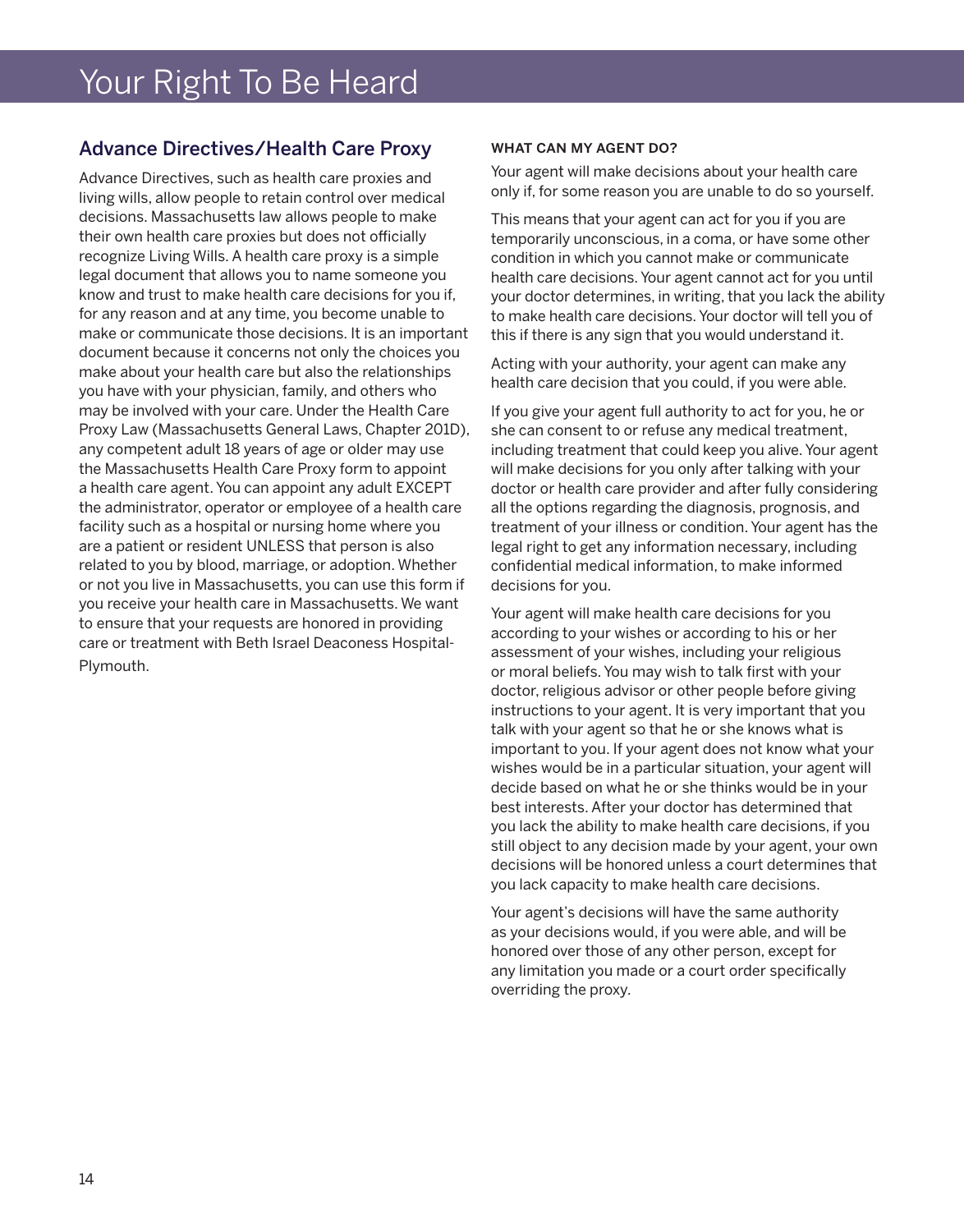#### who should have the original and copies?

After you have filled in the form, make at least four photocopies. Keep the original yourself where it can be found easily (not in your safe deposit box). Give copies to your doctor, hospital, and/or health plan to put into your medical record. Give copies to your agent and any alternate agent. You can give additional copies to family members, your clergy, and/or lawyer, and other people who may be involved in your health care decision making.

WHERE DO I GET AN ADVANCE DIRECTIVE FORM? A copy of the form is enclosed with this booklet.

#### how can i revoke or cancel an advance directives/health care proxy?

Your health care proxy is revoked when any of the following four things happens:

- **1.** You sign another health care proxy at a later time.
- **2.** You legally separate from or divorce your spouse who is named in the proxy as your agent.
- **3.** You notify your agent, your doctor, or other health care provider orally or in writing that you want to revoke your health care proxy.
- **4.** You do anything else that clearly shows you want to revoke the proxy, for example, tearing up or destroying the proxy, crossing it out, telling other people, etc.

If you already have a health care proxy, please tell your physician and your nurse. A copy of the documents must be included in your medical record to ensure that your wishes are honored. If you do not have an existing proxy and wish to create one, ask your nurse to contact social services. It is a policy of this hospital to honor a patient's health care decision to the full extent required or allowed by law. You are not required to have an advance directive to receive care at Beth Israel Deaconess Hospital-Plymouth.

### Organ and Tissue Donations

All acute-care hospitals are required by state and federal regulations to offer patients and their families the opportunity for organ and tissue donation. Donating organs or tissues is an opportunity to give life and health to someone else. Please discuss this very personal decision with your family and your physician. For more information, please contact the New England Donor Services (formerly known as New England Organ Bank) directly at (800) 446-6362.

# Ethics Support and Consultative Services

Patients, families and health care providers frequently face difficult decisions in the course of treatment. These decisions often involve different values and preferences. There may be uncertainty about the right thing to do. The Ethics Support Committee offers a free consultation service to any staff member, patient and/or family member. We are here to help guide all members of the BID - Plymouth community through these difficult healthrelated concerns.

The Ethics Support Committee consultation service provides an outside perspective on the issue at hand, similar to a second opinion in medicine. When an ethics consult is provided, the consultative team, led by a trained physician-ethicist, will typically meet with the patient and/or family and the medical care team separately. If necessary, we will suggest sitting in on a family meeting led by the patient's health care provider as well. While we cannot take over the care of any patient, we can offer guidance and make recommendations regarding difficult medical decisions.

Some examples of why an ethics consult may be requested include:

- **1.** Clarifying/understanding patient or family preferences or values.
- **2.** Assistance with resolving disagreements between family members and staff.
- **3.** Help with evaluating a patient's competence.
- **4.** Help with decisions to forego life-sustaining treatment.
- **5.** Assistance with identification of morally acceptable treatment options.

The Ethics Support Committee is here to help. If you think you would like an ethics consultation, we encourage you to speak to your health care professional about your request so that he/she may contact our team. If you are uncomfortable doing so, patients and/or family members can also contact the Ethics Support Committee directly at (508) 210-5912 or via email at ethicssupportcommittee@ bidplymouth.org.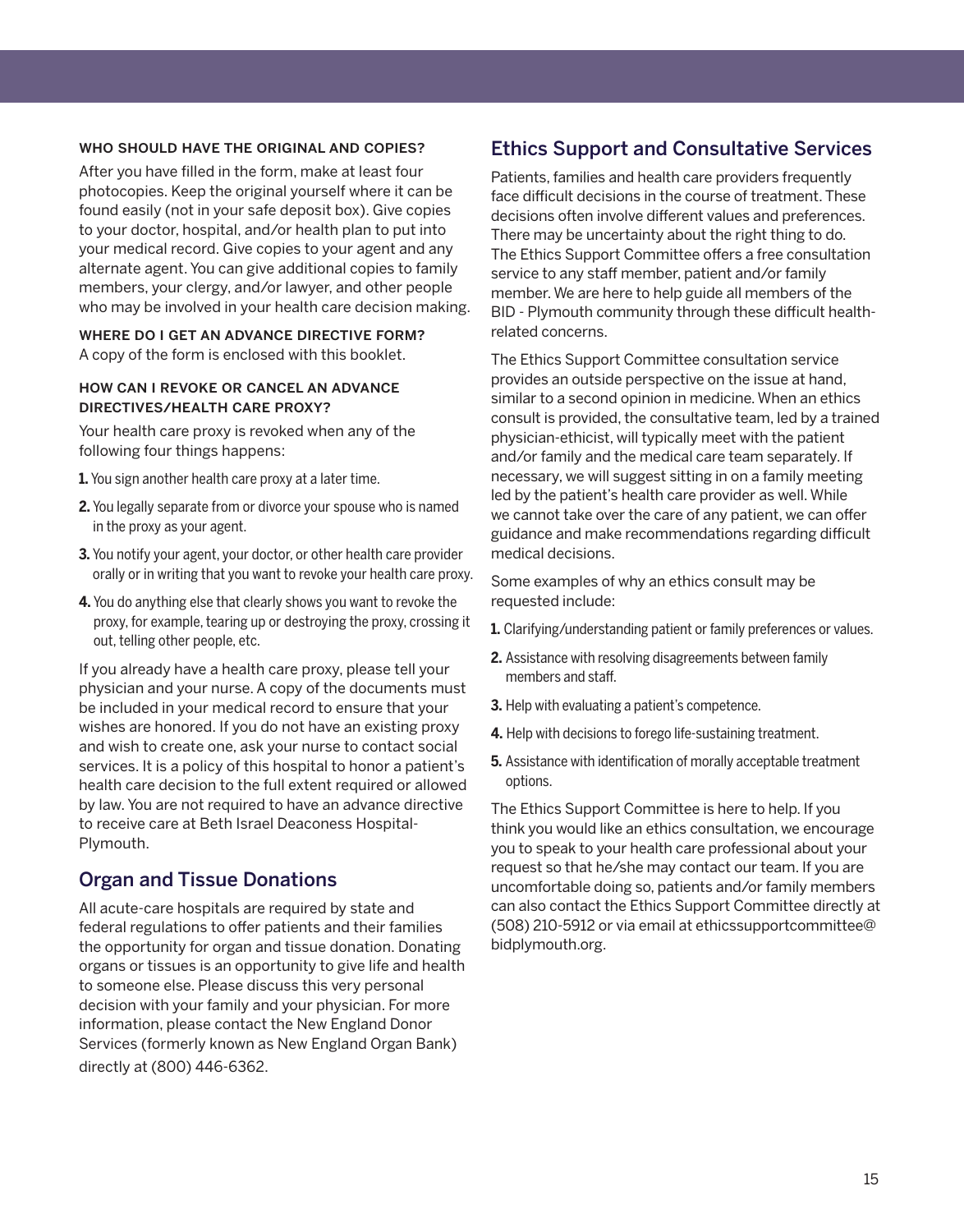# Statement of Patient Rights and Responsibilities

At Beth Israel Deaconess Hospital – Plymouth, we support your right to know about your health and illness, and your right to participate in decisions that affect your well-being. Our own statement of patients' rights, incorporating state and federal law, describes the hospitals commitment to protecting your rights.

#### your rights as a beth israel deaconess hospital – plymouth ("BID-Plymouth") patient:

- **1. You have the right to receive medical care that meets the highest standards of BID-Plymouth, regardless of your race, religion, national origin, any disability or handicap, gender, sexual orientation, gender identity or expression, age, military service, or the source of payment for your care.**
- **2. You have a right to receive visitors of your choosing that you (or your support person, where appropriate) designate, including a spouse, domestic partner (including same-sex domestic partner), or another family member or a friend.** You also have a right to withdraw or deny consent to receive such visitors. You have a right to visitation privileges regardless of race, color, national origin, religion, sex, gender identity, sexual orientation, or disability. Depending on clinical situations, personal safety risk or security issues the hospital reserves the right to place restrictions on visitation as necessary.
- **3. You have the right to prompt, life-saving treatment in an emergency without discrimination based on economic status or source of payment, and to treatment that is not delayed by discussion regarding the source of payment**. Except in an emergency, you may choose the facility, the physician, and the type of health service for your care, providing those you choose are able to care for you. You have the right to prompt and safe transfer to another facility if you cannot be treated at BID-Plymouth.
- **4. You have the right to be treated respectfully by others, and to be addressed by your proper name without undue familiarity**. Your individuality – including your cultural and personal values, beliefs and preferences, and your educational background – will be respected. When you have a question, you may expect to be listened to and receive an appropriate and helpful response. Although removal of your clothing may be necessary to properly perform many medical examinations and procedures, you may refuse to remove your clothing. When there are clinical and safety concerns about risks to you or to others, removal of clothing may be required. You have the right to receive care in a safe setting and to be free from restraint except in a situation when restraint is necessary to ensure your safety and the safety of staff involved and others. You have a right to feel safe in personal relationships, as this can affect your health and well-being. If you feel unsafe or if you are being hurt in any of your relationships, staff members at the hospital are available to help you plan for and maintain your safety.
- **5. You have the right to privacy within the capacity of the hospital.** If you are being cared for in a setting where there are others present, you can expect a sincere and reasonable attempt to keep all conversations confidential within the capacity of the hospital. When you are examined,

you are entitled to privacy – to have the curtains drawn, to know what role any observer may have in your care, and to have any observer unrelated to your care leave if you so request.

**6. You have the right to seek and receive all the information necessary for you to understand your medical situation.** You have the right to know the name and specialty of the doctors and other health care providers who are responsible for your care and to talk with these providers. You are entitled to know fully about the planned course of diagnosis and treatment (including an explanation of each day's procedures and tests), and your likely future medical course and prognosis. This is true regardless of your diagnosis. In addition, the law requires that you receive specific information in certain circumstances. For example, if you are receiving mammography services, you will receive specific information about this procedure. If you are suffering from breast cancer, you have the right to receive information on alternative treatments. If you are having breast implant surgery, your surgeon will inform you of the risks associated with this procedure no later than ten days in advance of surgery. You will be given a written summary of this information. Prior to admission as a maternity patient, you will receive information regarding labor and delivery care specific to BID-Plymouth, including the rate of cesarean section and the types of anesthesia administered at the hospital. If you are a victim of rape and are of childbearing age, you have the right to receive written information about emergency contraception, and to be offered and provided emergency contraception if you so request.

You are entitled to seek and receive adequate instruction in self-care, prevention of disability, and maintenance of health. You have the right to ask your doctor or nurse any question about your health that concerns you. You have the right to have all reasonable requests responded to promptly and adequately within the capacity of the hospital.

You have the right to know who will perform an operation or a test and to receive a full explanation of the details in advance, in order for you to exercise your right to give informed consent or elect to refuse. If you agree to the diagnostic and therapeutic procedures recommended by your doctor, you may be asked to sign a consent form. If you refuse, you may expect to receive the best help that the hospital can still offer under the circumstances.

You have the right to request and to receive additional medical consultation on your medical condition if you desire. You have the right to be fully informed of the nature and extent of the plan of treatment developed for you by your doctor and nurse, and the right to define any limits on that treatment when fully informed, should you desire to do so. You have the right to be informed about the outcome of care you receive.

- **7. You have a right to know the identity and the role of individuals involved in your care.** There are many members of the health care team participating in your care and treatment. You may request that an individual not be assigned to your care and may expect that this request will be honored whenever this is possible without jeopardizing access to medical or psychiatric attention.
- **8. You have a right to a full explanation of any research study in which you may be asked to participate**. You also have the right to refuse to participate in research. Your refusal will not affect your access to care at the hospital. BID-Plymouth respects the rights of all individuals who choose to participate (or not participate) in research. For more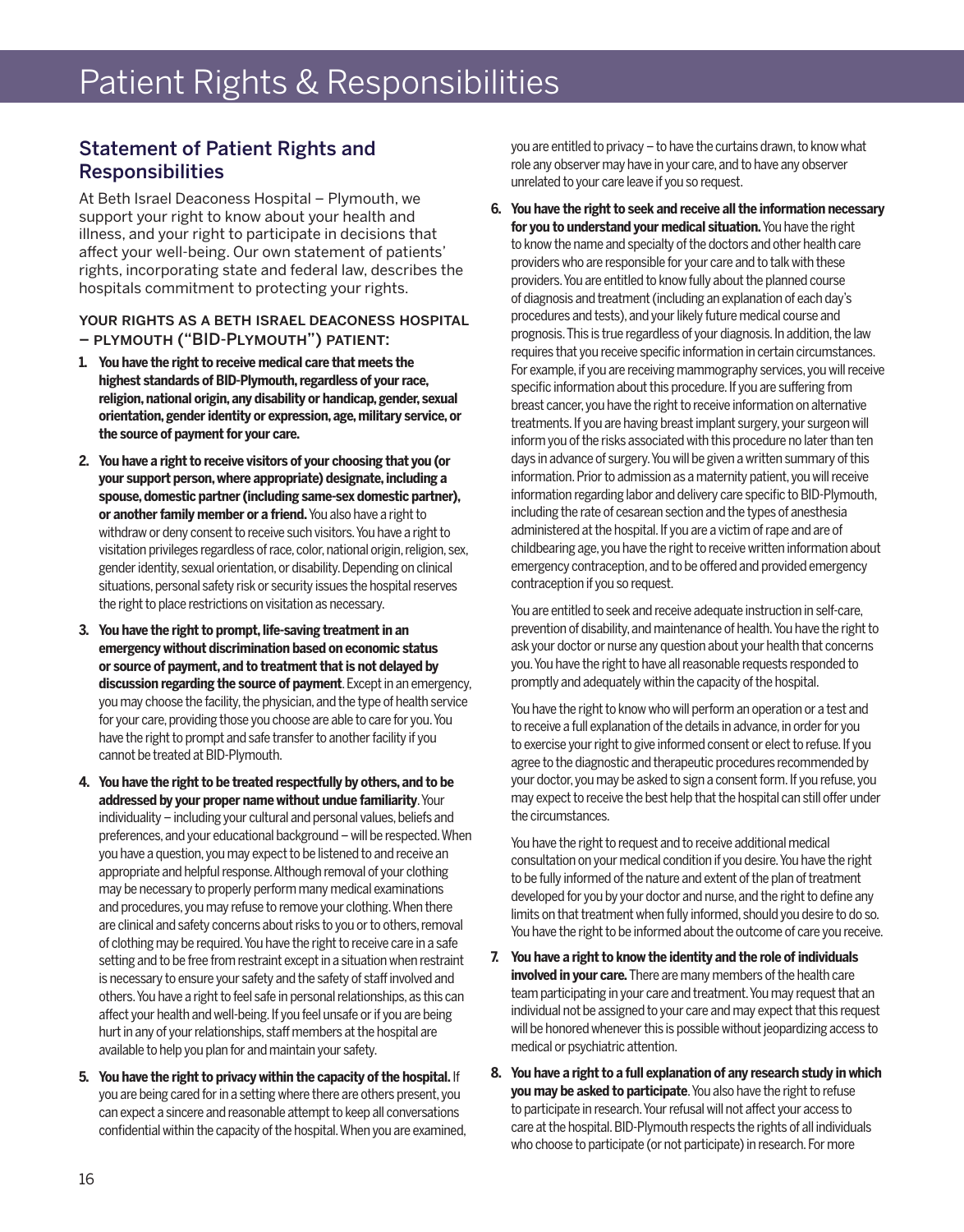information about BID-Plymouth's human subjects' research program and your rights as a research participant, you may contact the Human Subjects Protection Offce at the Beth Israel Deaconess Medical Center at (617) 667-4524.

- **9. You have the right to leave the hospital even if your doctors advise against it, unless you have certain infectious diseases that may influence the health of others, or if you are incapable of maintaining your own safety or the safety of others, as defined by law.** If you decide to leave before the doctors advise, the hospital will not be responsible for any harm that this may cause you, and you will be asked to sign a "Discharge Against Medical Advice" form.
- **10. You have the right to access your medical record.** As a general rule, we do not recommend that you review your medical record in the midst of a hospital stay because, while you are an inpatient, your medical record is incomplete; it serves as documentation by your physicians and nurses of your current treatment. During your hospitalization, we urge you to direct questions to your physicians and nurses, but if you still wish to see your record, you have the right to do so. Patients who are no longer in the hospital and outpatients In accordance with Massachusetts law, you have the right to formally designate a substitute decision– maker who, in a situation in which you cannot make your own health care decisions, will be legally authorized to make these decisions for you. (For more information please read our pamphlet from Massachusetts Health Decisions and talk with your physician, nurse, social worker, or pastoral services representative.)
- **11. You have the right to inquire and receive information about the possibility of financial assistance.** As there are many different options for assistance, the BID-Plymouth Financial Assistance offce will work with you to obtain the most suitable assistance available to you. You may request an itemized bill for the services you have received. You may also ask for an explanation of that bill. For inquires related to financial assistance, please Should you have concerns, problems, or complaints about the quality of care or service that you are receiving, you are encouraged to speak to the providers directly involved in your care. If the issue is not resolved to your satisfaction, or if you would like the help of someone not immediately involved, patient advocacy staff are available to help resolve the problem. Staff from this area can be reached using the contact information in the box above. If you find the above avenues unsatisfactory, you may choose to file a formal grievance with the hospital (via the patient advocacy offce) or you may contact any of the following agencies: contact the financial assistance offce at (508) 830- 2046 or (508) 830-2775. Financial information provided to the hospital will remain confidential.
- **12. You are entitled to know about any financial or business relationship the hospital has with other institutions, to the extent such financial or business relationship relates to your care or treatment.**
- **13. You have the right not to be exposed to the smoking of others.** Because smoking is a health and safety hazard to smokers and to others, BID-Plymouth is a smoke-free hospital. Smoking is not permitted anywhere in the hospital, including public areas, private and open offces, rest rooms, patient rooms, and outside areas in the immediate vicinity of the hospital entrances and exits. Smoking materials are not for sale anywhere on the hospital property.
- **14. You have the right to take part in decisions relating to your health care.** This includes participation in the development and implementation of your plan of care. You have the right to make informed decisions regarding your care, to receive information about your health status, and to request or refuse treatment. Upon admission to the hospital, you have the right to have a family member or personal representative and your own physician notified promptly.
- **15. You have the right to appropriate assessment and management of pain.** Your doctor and nurse will assess your pain and involve you in decisions about managing pain effectively.
- **16. You have the right as a patient who may have limited English proficiency to have access, free of charge, to meaningful communication via a qualified interpreter either in person or by phone, as deemed appropriate. If you are a Deaf or hard of hearing patient, BID-Plymouth will provide a certified interpreter either from the BID-Plymouth staff interpreter service or the Massachusetts Commission for the Deaf and Hard of Hearing.**
- **17. You have the right to receive information about how you can get assistance with concerns, problems, or complaints, about the quality of care or service you receive, and to initiate a formal grievance process with the hospital or with state regulatory agencies**.

**Patient Advocacy Office** Beth Israel Deaconess Hospital-Plymouth 275 Sandwich Street Plymouth, MA 02360 (508) 830-2521

Should you have concerns, problems, or complaints about the quality of care or service that you are receiving, you are encouraged to speak to the providers directly involved in your care. If the issue is not resolved to your satisfaction, or if you would like the help of someone not immediately involved, patient advocacy staff are available to help resolve the problem. Staff from this area can be reached using the contact information in the box above. If you find the above avenues unsatisfactory, you may choose to file a formal grievance with the hospital (via the patient advocacy offce) or you may contact any of the following agencies:

| Massachusetts Board of<br>Registration in Medicine<br>200 Harvard Mill Square<br>Suite 330<br>Wakefield, MA 01880 | Massachusetts Department<br>Of Public Health<br>Division of Health Care<br>Quality Complaint Unit<br>99 Chauncy Street<br>11th Fir<br>Boston, MA 02111 | [Or, if you have Medicare]<br>I ivanta<br>BFCC-010 Program<br>Area 1<br>9090 Junction Dr.<br>Suite 10<br>Annapolis Junction, MD 20701 | The Joint Commission<br>Office of<br><b>Quality Monitoring</b><br>One Renaissance Blvd.<br>Oakbrook Terrace, IL 60181 |
|-------------------------------------------------------------------------------------------------------------------|--------------------------------------------------------------------------------------------------------------------------------------------------------|---------------------------------------------------------------------------------------------------------------------------------------|-----------------------------------------------------------------------------------------------------------------------|
| 781-876-8200                                                                                                      | 800-462-5540<br>617-753-8150                                                                                                                           | 866-815-5440                                                                                                                          | 800-994-6610                                                                                                          |
| Fax number:<br>781-876-8381                                                                                       | Fax number:<br>617-753-8165                                                                                                                            | Fax number:<br>855-236-2423<br>TTY: 866-868-2289                                                                                      | Fax number:<br>630-792-5636                                                                                           |
| On-line:<br>www.massmedboard.org                                                                                  | On-line:<br>www.mass.gov/dph/dhcq                                                                                                                      | On-line:<br>www.BFCCOIOAREA1.com                                                                                                      | On-line:<br>www.iointcommission.org                                                                                   |

- **18. You have the right to obtain a copy of the rules and regulations of the hospital that apply to your role as a patient.**
- **19. You have a right to have your spiritual and cultural needs addressed within the capacity of the hospital.**
- **20. You have the right to have your family and physician promptly notified of your admission to the hospital.**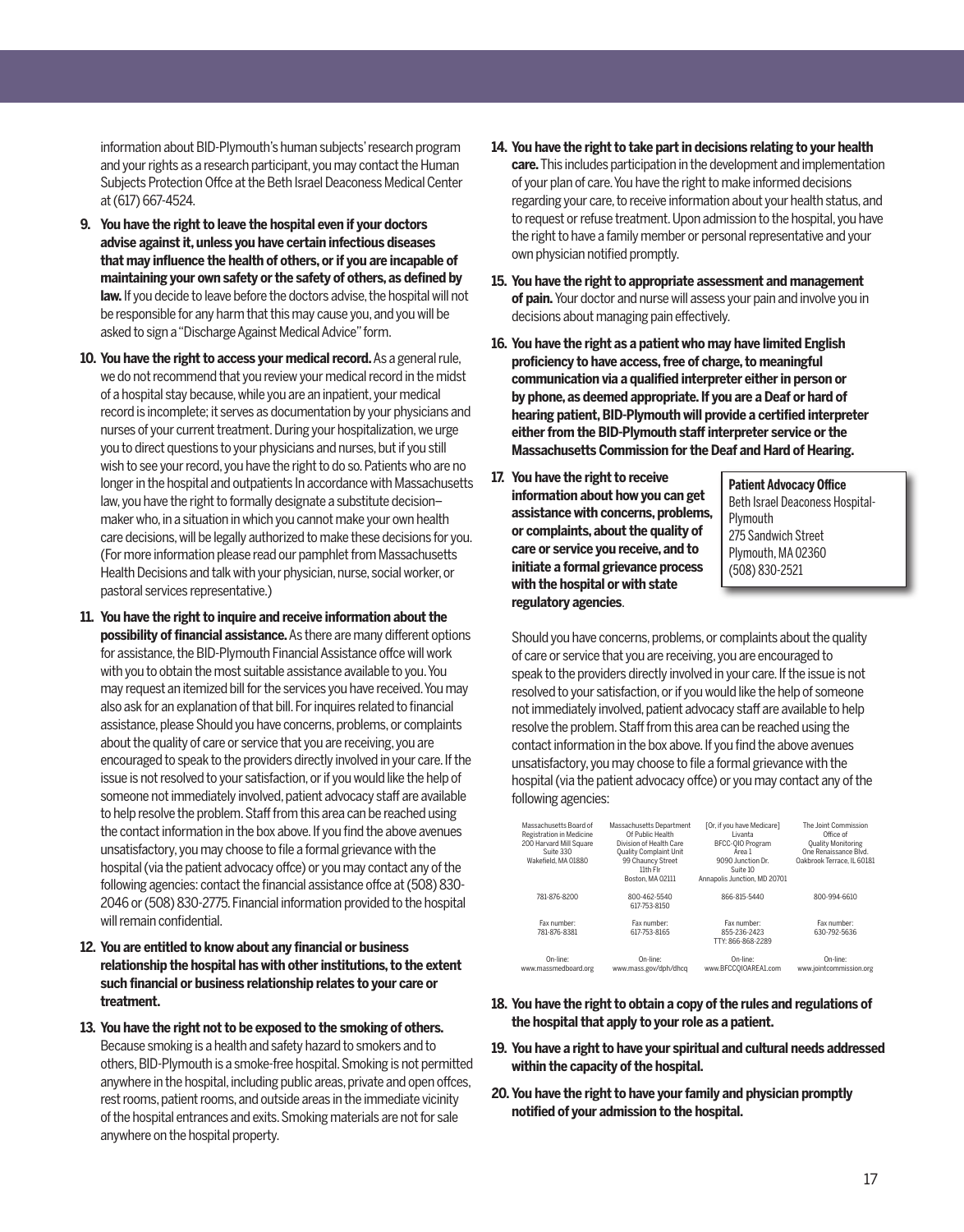# Patient Rights & Responsibilities *(continued)*

# Patient & Family Responsibilities

#### your rights as a beth israel deaconess hospital–plymouth ("BID-Plymouth") patient:

To ensure the hospitals ability to provide you with the best care possible, we ask that you accept the responsibility to:

- **1.** Provide accurate and complete information regarding your identity, medical history, hospitalizations, medications, dietary supplements (herbal and other nutritional supplements), and current health concerns. Report any changes in health to care providers.
- **2.** Follow treatment plans recommended by physicians and other health care providers working under the attending physician's direction. Let care providers know immediately if you need clarification or do not understand your plan of care or the health instructions you are given.
- **3.** Participate and collaborate in your treatment and in planning for post-hospital care.
- **4.** Be part of the pain management team. If you are receiving pain medications, ask your medical team about pain management options. Use pain medication as prescribed and provide feedback if certain methods are not working well for you.
- **5.** Be considerate and respectful of other patients and hospital personnel. Do what you can to help control noise, and ensure that your visitors are considerate as well. Be respectful of hospital property.
- **6.** Follow hospital rules and regulations, including those that prohibit offensive, threatening, and/or abusive language or behavior, and the use of tobacco, alcohol, or illicit drugs or substances. Help ensure that your visitors are aware of and follow these rules.
- **7.** Provide the hospital with a copy of any advance directive or health care proxy designation you have prepared.
- **8.** Provide accurate and complete financial information and work with the hospital to ensure that financial obligations related to your care are met.Notify the hospital promptly if there is a hardship so that we may assist you as needed.

# Patient Privacy

Protecting your privacy is very important to us. Privacy during medical treatment within the capacity of the facility is a patient right under Massachusetts General Law. The privacy of your medical information is protected under a federal law called The Health Insurance Portability and Accountability Act (HIPAA) and under various Massachusetts state confidentiality and data security laws.

Our Notice of Privacy Practices (NPP) is an important document posted throughout the hospital that discloses our privacy practices and responsibilities and informs you about the use and disclosure of your medical information. Copies are available from our registration staff, your nurse, the patient representative privacy officer, or via our website **www.bidplymouth.org** under the forms icon.

#### what does **hipaa** mean to you?

HIPAA gives you more control over and knowledge about who is using and/or disclosing your medical information and for what purpose. HIPAA requires we provide every patient with the opportunity to agree or to object before we speak to family and/or friends about him or her. Being a family member does not automatically entitle a person to information about any patient other than the information contained in the patient directory. In certain medical and emergent situations where you are not able to give consent and have no Health Care Proxy, our physicians and nurses may exercise professional judgment to determine whether or not they feel a disclosure is in your best interest.

#### how you can help

If you anticipate our staff will be asked questions by your family or friends, either via the telephone or in person, it is important to give your nurse, your permission to share information about your medical condition and the names of one or two key contacts as soon as possible.

#### reporting a privacy concern

If you believe your privacy rights or medical information may have been compromised, you have several options. Contact the Privacy Offcer at (508) 210-5942 or call our Privacy Helpline at (888) 753-6533 or https://bidmccompliance.alertline.com, 24 hours a day, 365 days a year and can be made anonymously. You may complete a Privacy and Security Complaint form, which is on our website or you can send an e-mail to privacy@bidplymouth.org. Or you may file a written complaint with the Director, Offce for Civil Rights of the U.S. Department of Health and Human Services in Washington, D.C. There is no retaliation if a complaint is filed against the hospital. All complaints must be filed within 180 days of your knowledge of the situation.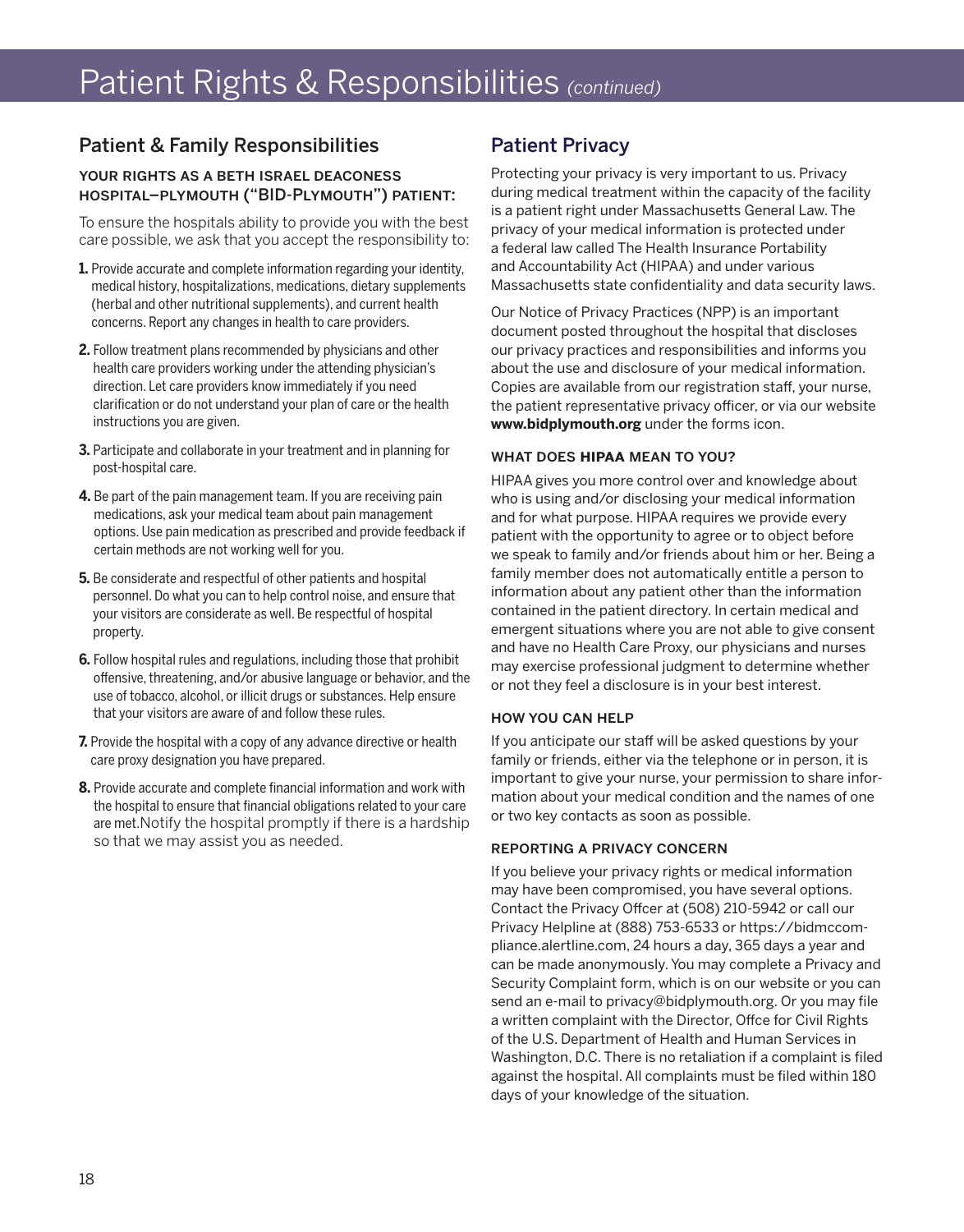# Financial Services and Information

Beth Israel Deaconess Hospital-Plymouth's financial counselors provide assistance to patients regarding insurance benefits, education regarding out-of-pocket expenses not covered by insurance, screening and enrollment to available state financial assistance and insurance programs, and prompt pay discounts for uninsured patients.

#### **CHARGES**

Charges fall into two categories: your daily room rate and ancillary services. The room rate includes the cost of general nursing care, meals, routine supplies, and all necessary support services such as housekeeping, laundry, maintenance, office functions, etc. In addition, part of the room rate covers the cost of having available the special medical equipment and technology required of a modern hospital. Ancillary services include such items as operating room services, X-rays, lab tests, drugs, and supplies.

Certain charges are not billed by the hospital and will not appear on your hospital statement. These include but are not limited to the professional fees of your attending physician, consulting physicians, surgeons, Emergency Department physicians, anesthesiologists, radiologists, pathologists or private-duty nurses. These fees will be billed to you or your insurance directly by the individual private practitioner.

#### WHEN AM I EXPECTED TO PAY?

Many insurance plans require a patient deductible and/ or copayment amount for each hospital admission. This information is available to you by calling your health insurance plan and requesting your payment responsibilities based on the terms of your insurance plan. To contact your insurance plan, please refer to the telephone number that is usually listed on your health insurance identification card. You may also contact one of our financial counselors at the telephone number listed below for assistance in determining your amount due.

It is expected that you pay your deductible and/or coinsurance prior to or at the time of discharge. If you are not able to pay at the time of discharge, full payment is expected upon receipt of your first billing notice unless you have completed financial arrangements with one of our financial counselors.

If you are unable to make full payment, we can assist you with available financial assistance options, including screening and enrollment for coverage under available programs and monthly payment-plan options.

We offer a prompt payment discount to uninsured patients. If you would like to speak to a financial counselor, please call (508) 830-2046. Or from within the hospital, dial *ext. 2775, ext. 2057 or ext. 2485.*

#### compliance concerns

If you have information or concerns regarding violations of the law (e.g., fraud, waste, or abuse) or you believe you have witnessed unethical business practice or behavior at our hospital, please contact a member of our Compliance Department immediately at (508) 210-5942 or (508) 210- 5943 or our Compliance Helpline at (888) 753-6533 or https://bidmccompliance.alertline.com. Helpline calls are accepted 24 hours a day, 365 days a year and can be made anonymously. You can also send an e-mail to compliance@ bidplymouth.org. No one will face retaliation for reporting an issue or concern. Beth Israel Deaconess Hospital-Plymouth is committed to comply with all federal and state laws and regulations, insurance company rules and regulations, and organizational policies and procedures. If you know, hear, or see something that does not feel right, please help us by reporting it.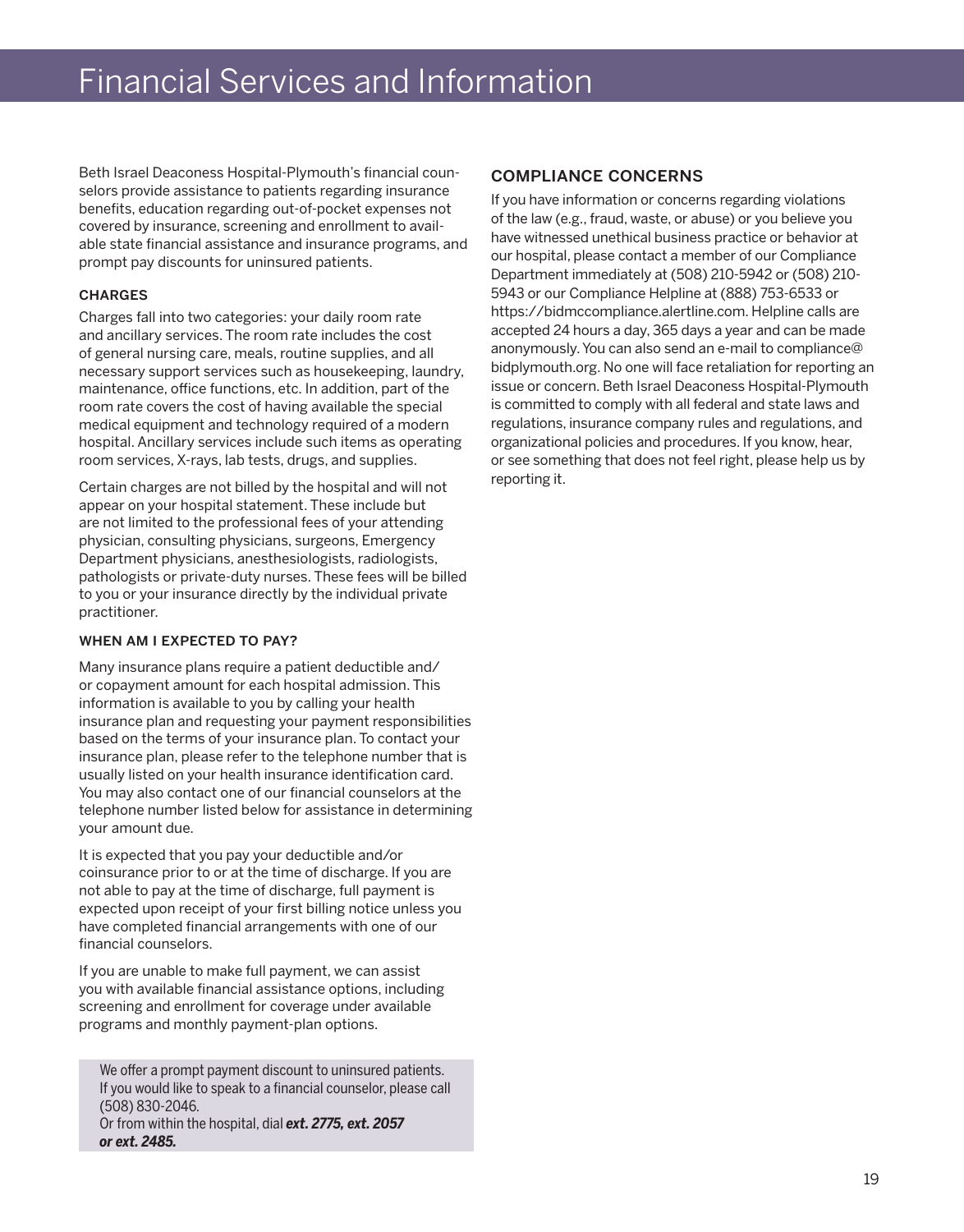# Important Numbers

| <b>MAIN NUMBER</b>                                   | (508) 746-2000 | <b>PHILANTHROPY</b>                                                                                                                                 | (508) 830-2420 |
|------------------------------------------------------|----------------|-----------------------------------------------------------------------------------------------------------------------------------------------------|----------------|
| <b>CENTRAL SCHEDULING</b>                            | (508) 830-2778 | PHYSICIAN REFERRALS, COMMUNITY AND FAMILY EDUCATION<br><b>CLASSES, SCREENINGS, AND SUPPORT SERVICES</b><br>(855) 4-BIDPLY<br>(800) 256-7326 (V/TTY) |                |
| <b>CRANBERRY HOSPICE</b>                             | (508) 746-0215 |                                                                                                                                                     |                |
| <b>ONCOLOGY CLINIC</b>                               | (508) 746-1088 |                                                                                                                                                     |                |
| <b>OUTPATIENT REHABILITATION SERVICES</b><br>Cordage |                | <b>SLEEP CENTER</b>                                                                                                                                 | (508) 746-1072 |
| Commerce Center                                      | (508) 830-2182 | <b>WOUND CENTER</b>                                                                                                                                 | (508) 732-8350 |
| The Pinehills                                        | (508) 224-2254 |                                                                                                                                                     |                |
| <b>COMPLIANCE &amp; PRIVACY HELPLINE</b>             | (888) 753-6533 |                                                                                                                                                     |                |

Accepts Anonymous Calls 24/7 365 days per year. Electronically: https://bidmccompliance.alertline.com

# **Directions**



from mass pike: Follow Mass Pike East to 95/128 South, toward the Cape. Stay on 128 when 95 splits off, past Stoughton and Canton. In Braintree, the highway splits toward Boston; stay in the right lanes onto Rte. 3 South, and follow directions from Boston below.

from boston: Take the Southeast Expressway (Rte. 93) south to Rte. 3 southbound toward Cape Cod. Take Exit 5 (Long Pond Rd.) off of Rte. 3, and, at the bottom of the ramp, turn left and go under Rte. 3 to another set of lights. Go straight through the lights and take the first right onto Obery Street. See \* in next column.

FROM CAPE COD: Take Exit 5 off of Rte. 3 and turn right at the bottom of the ramp. Take the first right onto Obery Street. See \* below.

FROM RTE. 495: Take Exit 6 (Rte. 44) from 495 South (toward Cape and Islands). Take right off of ramp onto Rte. 44 East to rotary, take third exit from rotary (staying on Rte. 44E), and stay on Rte. 44 until you get to Plymouth. Follow Rte. 44 directions below.

FROM RTE. 44: Follow Rte. 44 East into Plymouth. Take the Rte. 3 South Exit and go to Exit 5 (two exits); turn left at the light at the end of the ramp. Go under the Rte. 3 overpass to another set of lights, go straight through the lights and take your first right onto Obery Street. See \* below.

\* After passing the Registry of Deeds on the right, A.C. Caranci Way (the Jordan Hospital access road) is the next right, directly across from the entrance to Plymouth North High School.

#### detailed maps are available at all entrances.

P0686 rev072017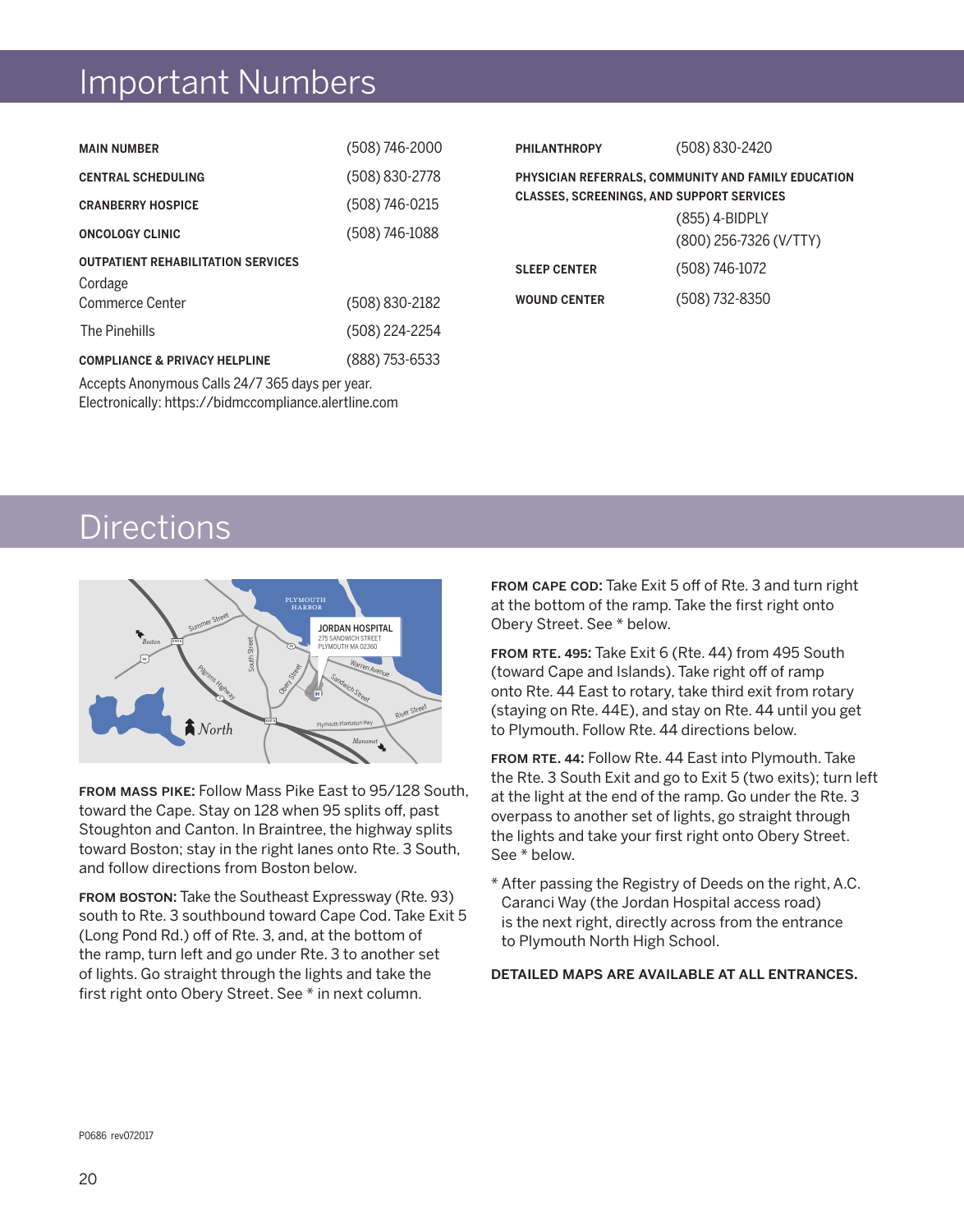

Beth Israel Deaconess Hospital<br>Plymouth